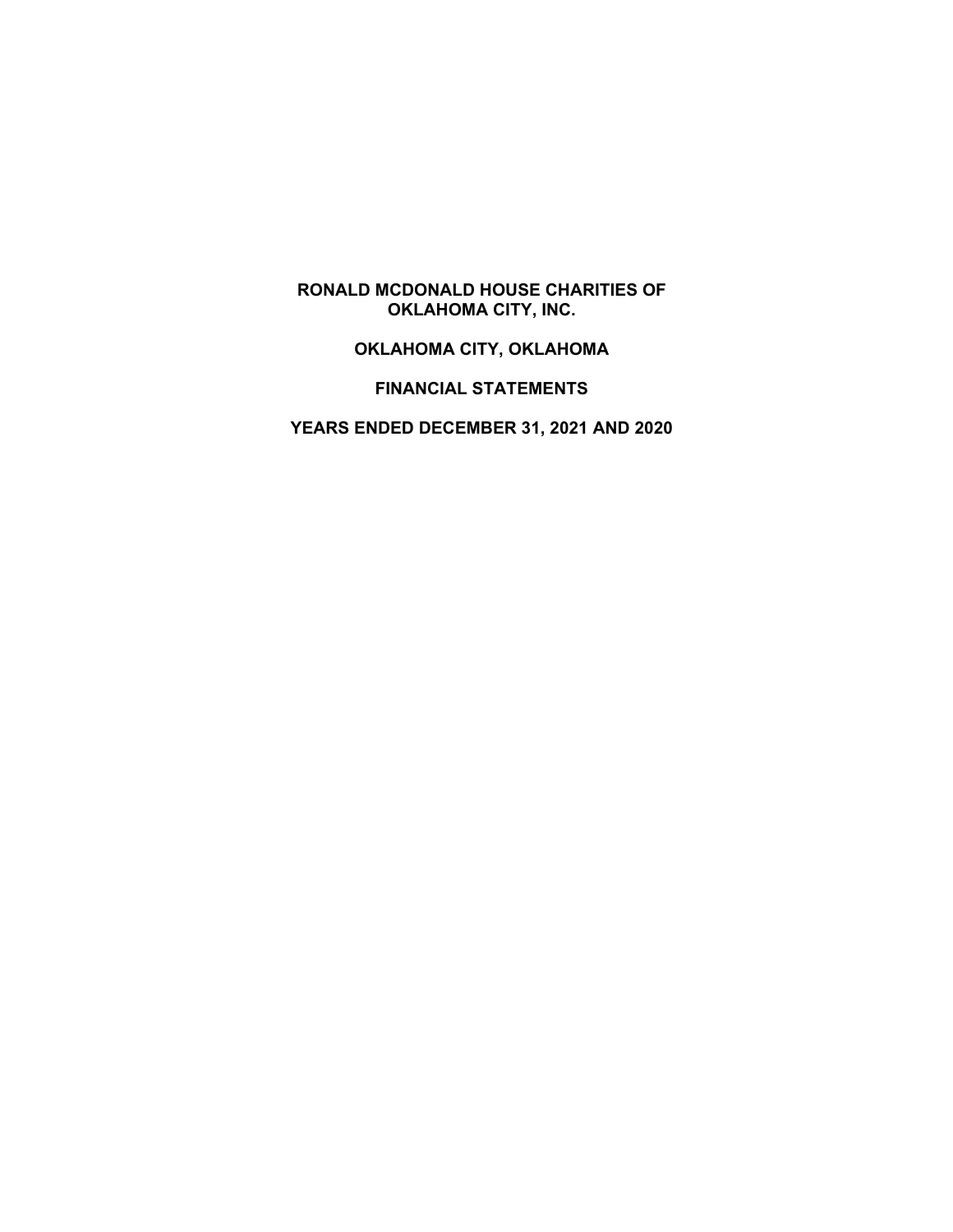### **RONALD MCDONALD HOUSE CHARITIES OF OKLAHOMA CITY, INC. TABLE OF CONTENTS YEARS ENDED DECEMBER 31, 2021 AND 2020**

| INDEPENDENT AUDITOR'S REPORT         | $1-2$ |
|--------------------------------------|-------|
| <b>FINANCIAL STATEMENTS</b>          |       |
| STATEMENTS OF FINANCIAL POSITION     | 3     |
| <b>STATEMENTS OF ACTIVITIES</b>      | 4     |
| STATEMENTS OF FUNCTIONAL EXPENSES    | $5-6$ |
| <b>STATEMENTS OF CASH FLOWS</b>      |       |
| <b>NOTES TO FINANCIAL STATEMENTS</b> | 8     |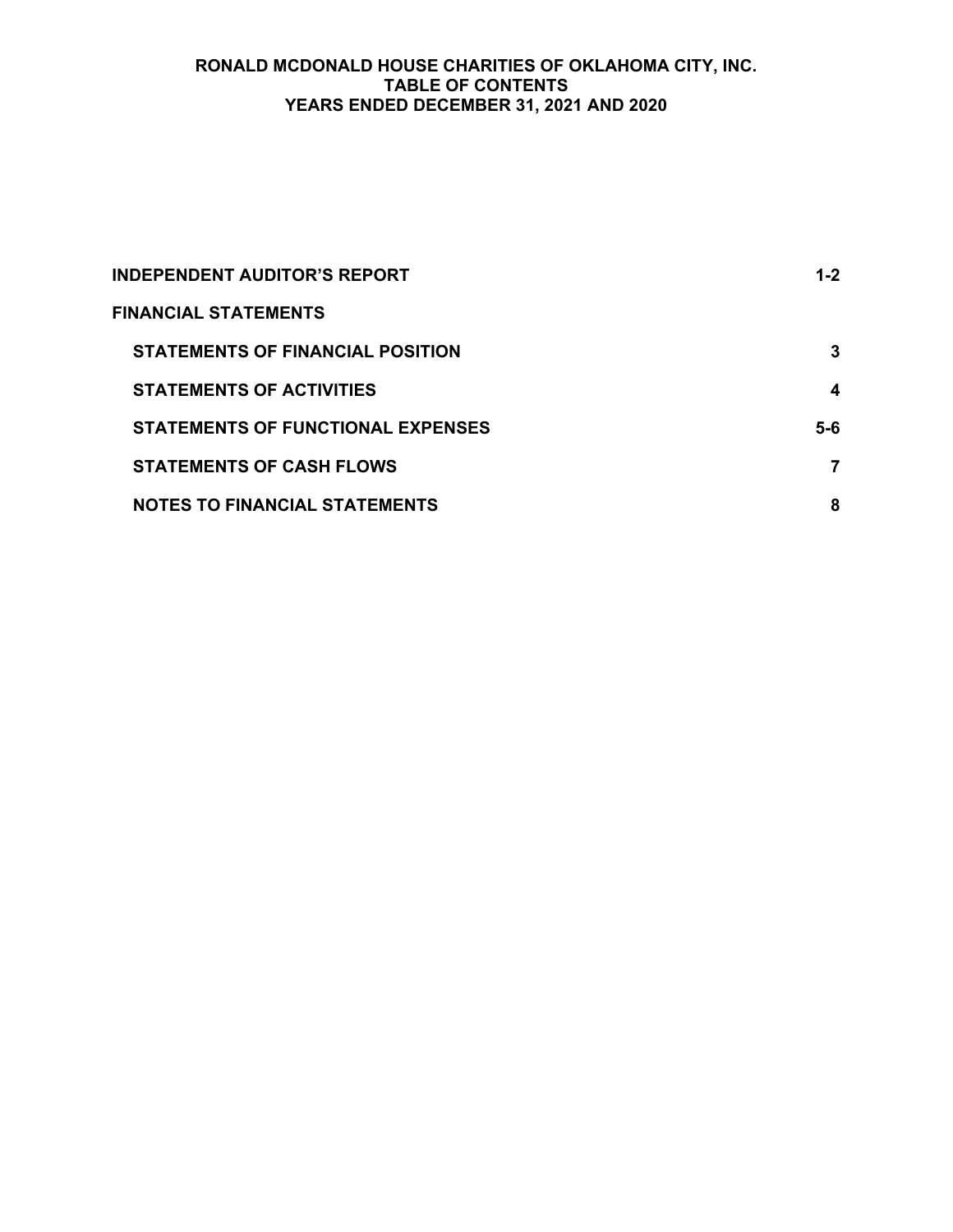

# **INDEPENDENT AUDITOR'S REPORT**

To the Executive Committee of the Board of Directors Ronald McDonald House Charities of Oklahoma City, Inc.

# *Opinion*

We have audited the accompanying financial statements of Ronald McDonald House Charities of Oklahoma City, Inc. (a nonprofit organization), which comprise the statements of financial position as of December 31, 2021 and 2020, and the related statements of activities, functional expenses, and cash flows for the years then ended, and the related notes to the financial statements.

In our opinion, the financial statements referred to above present fairly, in all material respects, the financial position of Ronald McDonald House Charities of Oklahoma City, Inc. as of December 31, 2021 and 2020, and the changes in its net assets and its cash flows for the years then ended in accordance with accounting principles generally accepted in the United States of America.

### *Basis for Opinion*

We conducted our audit in accordance with auditing standards generally accepted in the United States of America. Our responsibilities under those standards are further described in the *Auditor's Responsibilities for the Audit of the Financial Statements* section of our report. We are required to be independent of Ronald McDonald House Charities of Oklahoma City, Inc. and to meet our other ethical responsibilities in accordance with the relevant ethical requirements relating to our audits. We believe that the audit evidence we have obtained is sufficient and appropriate to provide a basis for our audit opinion.

#### *Responsibilities of Management for the Financial Statements*

Management is responsible for the preparation and fair presentation of the financial statements in accordance with accounting principles generally accepted in the United States of America, and for the design, implementation, and maintenance of internal control relevant to the preparation and fair presentation of financial statements that are free from material misstatement, whether due to fraud or error.

In preparing the financial statements, management is required to evaluate whether there are conditions or events, considered in the aggregate, that raise substantial doubt about Ronald McDonald House Charities of Oklahoma City, Inc.'s ability to continue as a going concern within one year after the date that the financial statements are available to be issued.

#### *Auditor's Responsibilities for the Audit of the Financial Statements*

Our objectives are to obtain reasonable assurance about whether the financial statements as a whole are free from material misstatement, whether due to fraud or error, and to issue an auditor's report that includes our opinion. Reasonable assurance is a high level of assurance but is not absolute assurance and therefore is not a guarantee that an audit conducted in accordance with generally accepted auditing standards will always detect a material misstatement when it exists. The risk of not detecting a material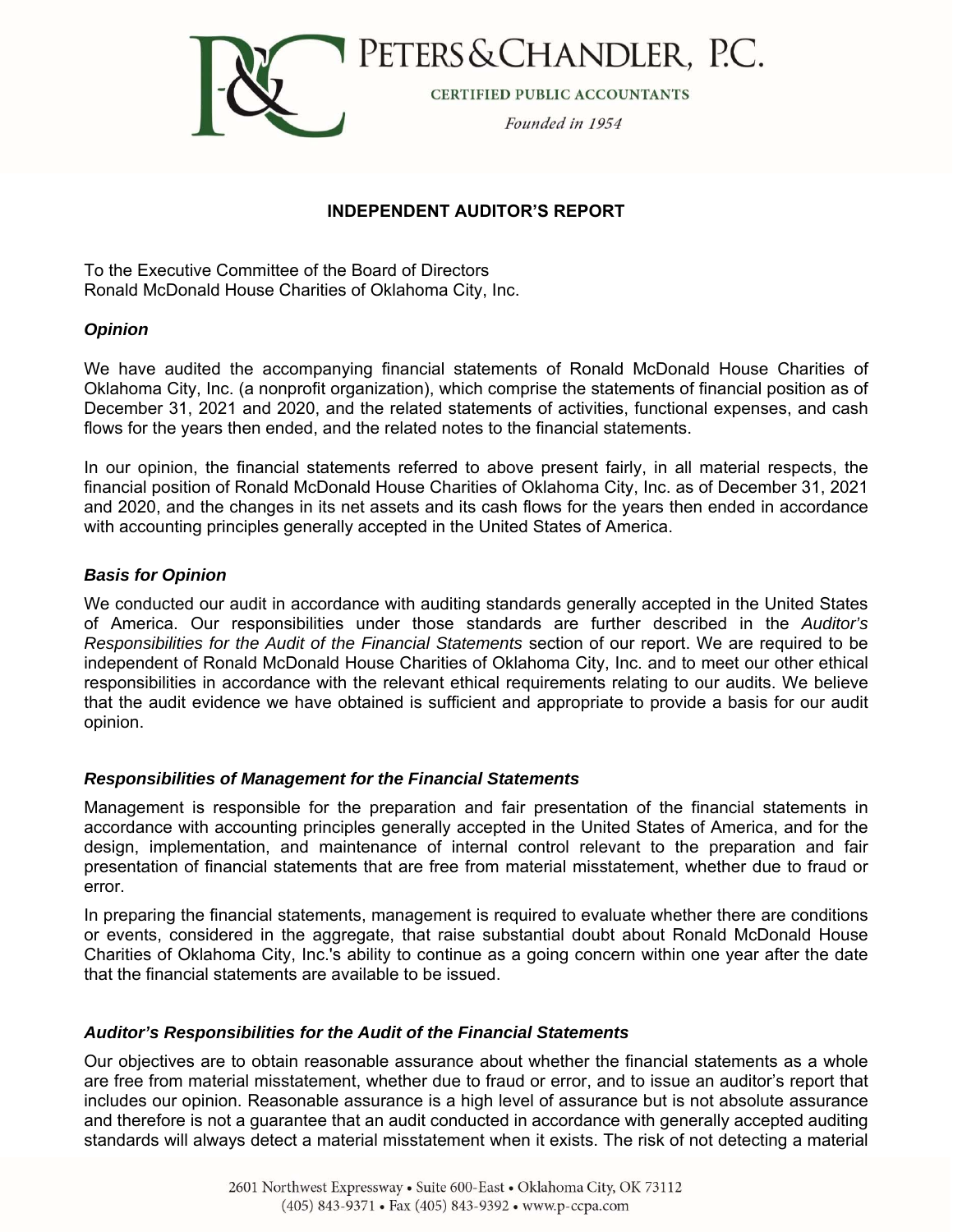misstatement resulting from fraud is higher than for one resulting from error, as fraud may involve collusion, forgery, intentional omissions, misrepresentations, or the override of internal control. Misstatements, including omissions, are considered material if there is a substantial likelihood that, individually or in the aggregate, they would influence the judgment made by a reasonable user based on the financial statements.

In performing an audit in accordance with generally accepted auditing standards, we:

- Exercise professional judgment and maintain professional skepticism throughout the audit.
- Identify and assess the risks of material misstatement of the financial statements, whether due to fraud or error, and design and perform audit procedures responsive to those risks. Such procedures include examining, on a test basis, evidence regarding the amounts and disclosures in the financial statements.
- Obtain an understanding of internal control relevant to the audit in order to design audit procedures that are appropriate in the circumstances, but not for the purpose of expressing an opinion on the effectiveness of Ronald McDonald House Charities of Oklahoma City, Inc.'s internal control. Accordingly, no such opinion is expressed.
- Evaluate the appropriateness of accounting policies used and the reasonableness of significant accounting estimates made by management, as well as evaluate the overall presentation of the financial statements.
- Conclude whether, in our judgment, there are conditions or events, considered in the aggregate, that raise substantial doubt about Ronald McDonald House Charities of Oklahoma City, Inc.'s ability to continue as a going concern for a reasonable period of time.

We are required to communicate with those charged with governance regarding, among other matters, the planned scope and timing of the audit, significant audit findings, and certain internal control related matters that we identified during the audit.

Aust Chaudle

CERTIFIED PUBLIC ACCOUNTANTS

Oklahoma City, Oklahoma April 27, 2022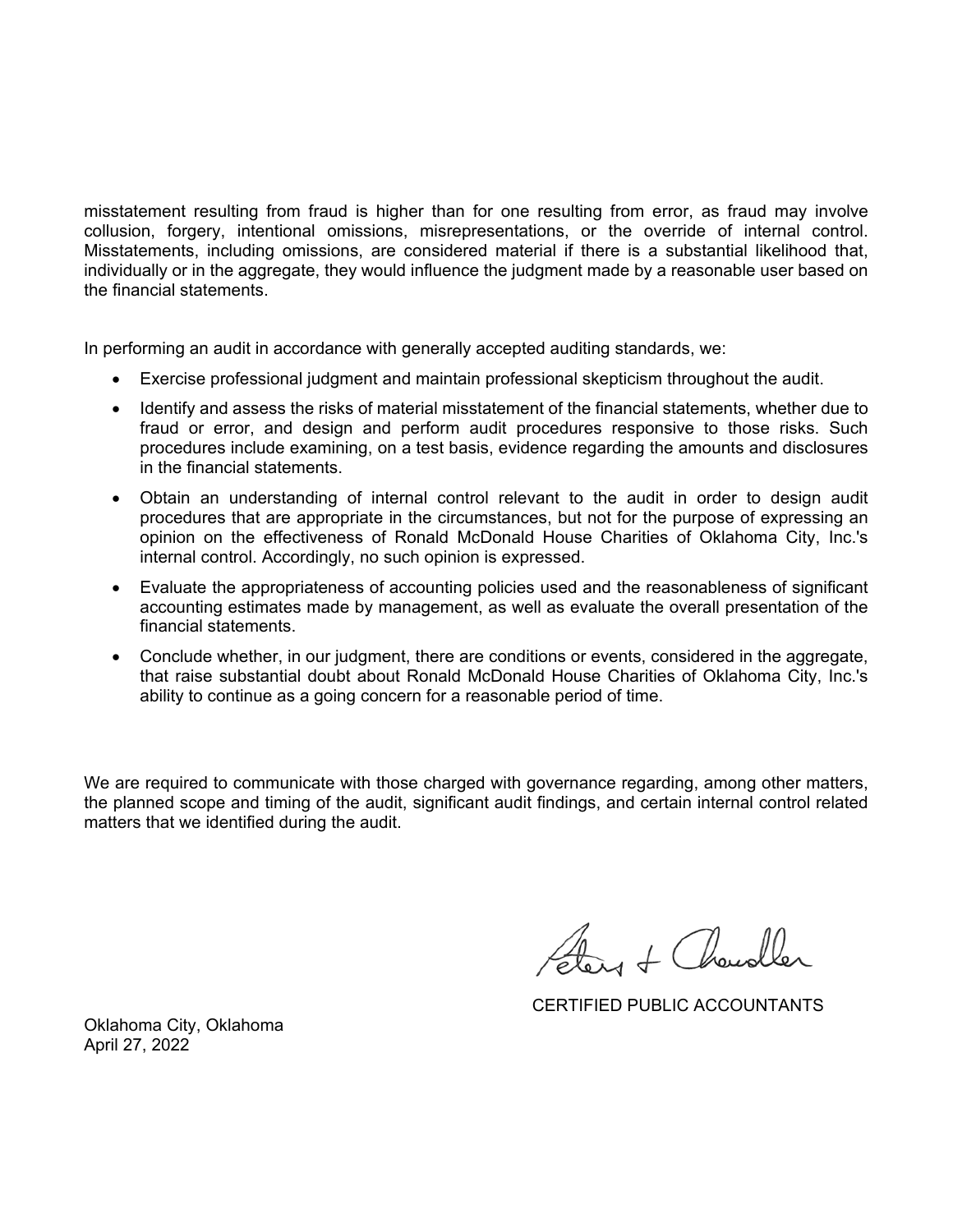# **DECEMBER 31, 2021 AND 2020 RONALD MCDONALD HOUSE CHARITIES OF OKLAHOMA CITY, INC. STATEMENTS OF FINANCIAL POSITION**

|                                                  | 2021 |            |     | 2020       |  |  |
|--------------------------------------------------|------|------------|-----|------------|--|--|
| <b>ASSETS</b>                                    |      |            |     |            |  |  |
| <b>CURRENT ASSETS</b>                            |      |            |     |            |  |  |
| Cash and Cash Equivalents                        | \$   | 2,357,149  | \$  | 2,130,371  |  |  |
| Accounts Receivable, Net                         |      | 82,323     |     | 30,810     |  |  |
| Promises to Give for Program Expansion, Net      |      | 760,428    |     | 423,847    |  |  |
| <b>Prepaid Expenses</b>                          |      | 20,840     |     | 29,306     |  |  |
| Cash Restricted for Program Expansion            |      | 1,978,447  |     | 1,508,509  |  |  |
| <b>Total Current Assets</b>                      |      | 5,199,187  |     | 4,122,843  |  |  |
| <b>NONCURRENT ASSETS</b>                         |      |            |     |            |  |  |
| Promises to Give for Program Expansion, Net      |      | 305,777    |     | 525,919    |  |  |
| <b>Operating Investments</b>                     |      | 902,136    |     | 825,447    |  |  |
| <b>Endowment Investments</b>                     |      | 2,889,943  |     | 2,645,063  |  |  |
| Investments Restricted for Program Expansion     |      |            |     | 1,685,242  |  |  |
| Property and Equipment, Net                      |      | 4,026,473  |     | 4,729,096  |  |  |
| <b>Total Noncurrent Assets</b>                   |      | 8,124,329  |     | 10,410,767 |  |  |
| <b>Total Assets</b>                              |      | 13,323,516 | \$  | 14,533,610 |  |  |
| <b>LIABILITIES AND NET ASSETS</b>                |      |            |     |            |  |  |
| <b>CURRENT LIABILITIES</b>                       |      |            |     |            |  |  |
| Accounts Payable and Accrued Expenses            | \$   | 100,145    | \$  | 2,311,593  |  |  |
| <b>Deferred Revenue</b>                          |      |            |     | 13,111     |  |  |
| Paycheck Protection Program - Refundable Advance |      |            |     | 129,000    |  |  |
| <b>Total Current Liabilities</b>                 |      | 100,145    |     | 2,453,704  |  |  |
| <b>Total Liabilities</b>                         |      | 100,145    |     | 2,453,704  |  |  |
| <b>NET ASSETS</b>                                |      |            |     |            |  |  |
| <b>Without Donor Restrictions</b>                |      | 7,150,408  |     | 6,860,081  |  |  |
| <b>With Donor Restrictions</b>                   |      | 6,072,963  |     | 5,219,825  |  |  |
| <b>Total Net Assets</b>                          |      | 13,223,371 |     | 12,079,906 |  |  |
| <b>Total Liabilities and Net Assets</b>          |      | 13,323,516 | \$. | 14,533,610 |  |  |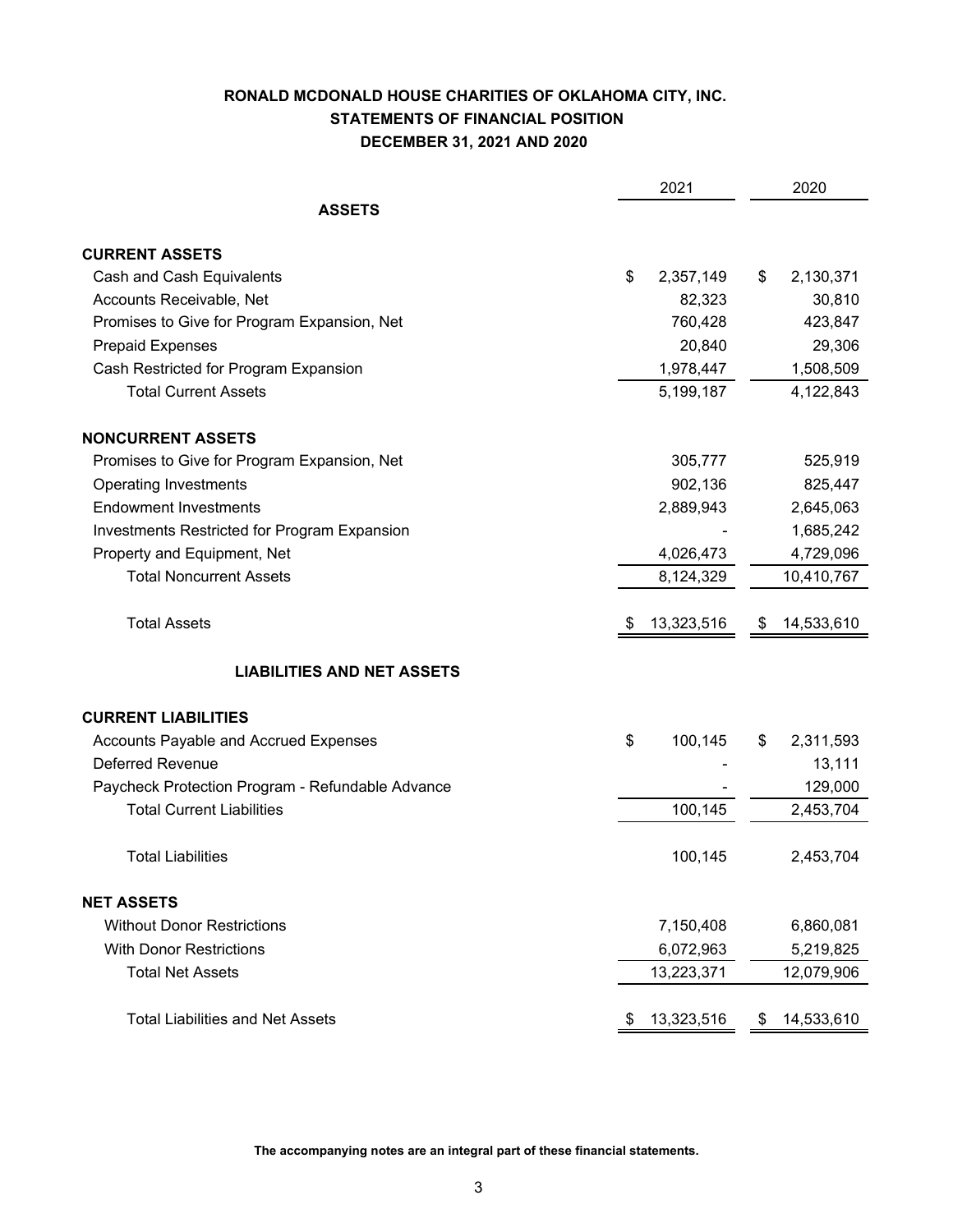#### **RONALD MCDONALD HOUSE CHARITIES OF OKLAHOMA CITY, INC. STATEMENTS OF ACTIVITIESYEARS ENDED DECEMBER 31, 2021 AND 2020**

|                                         |                      | 2021                     |                  | 2020 |                      |    |                   |    |            |  |
|-----------------------------------------|----------------------|--------------------------|------------------|------|----------------------|----|-------------------|----|------------|--|
|                                         | <b>Without Donor</b> | <b>With Donor</b>        |                  |      | <b>Without Donor</b> |    | <b>With Donor</b> |    |            |  |
|                                         | Restrictions         | Restrictions             | Total            |      | Restrictions         |    | Restrictions      |    | Total      |  |
| <b>REVENUES AND OTHER SUPPORT</b>       |                      |                          |                  |      |                      |    |                   |    |            |  |
| <b>Contributions and Grants</b>         | \$<br>891,221        | \$<br>663,917            | \$<br>1,555,138  | \$   | 654,212              | \$ | 60,462            | \$ | 714,674    |  |
| Special Events Revenue                  | 297,917              | 179,230                  | 477,147          |      | 188,765              |    | 17,656            |    | 206,421    |  |
| Other Income                            | 288,328              |                          | 288,328          |      | 413,096              |    |                   |    | 413,096    |  |
| Net Assets Released from Restrictions   | 234,889              | (234, 889)               |                  |      | 1,151,735            |    | (1, 151, 735)     |    |            |  |
| <b>Total Revenues and Other Support</b> | 1,712,355            | 608,258                  | 2,320,613        |      | 2,407,808            |    | (1,073,617)       |    | 1,334,191  |  |
| <b>EXPENSES</b>                         |                      |                          |                  |      |                      |    |                   |    |            |  |
| <b>Program Services</b>                 | 845,844              |                          | 845,844          |      | 1,343,493            |    |                   |    | 1,343,493  |  |
| Cost of Direct Benefits to Donors       | 66,681               |                          | 66,681           |      | 24,065               |    |                   |    | 24,065     |  |
| Management and General Administration   | 336,787              |                          | 336,787          |      | 298,473              |    |                   |    | 298,473    |  |
| Fundraising                             | 254,729              |                          | 254,729          |      | 289,653              |    |                   |    | 289,653    |  |
| <b>Total Expenses</b>                   | 1,504,041            | $\overline{\phantom{a}}$ | 1,504,041        |      | 1,955,684            |    |                   |    | 1,955,684  |  |
| <b>CHANGE IN NET ASSETS FROM</b>        |                      |                          |                  |      |                      |    |                   |    |            |  |
| <b>OPERATIONS</b>                       | 208,314              | 608,258                  | 816,572          |      | 452,124              |    | (1,073,617)       |    | (621, 493) |  |
| <b>NONOPERATING ACTIVITIES</b>          |                      |                          |                  |      |                      |    |                   |    |            |  |
| Gain(Loss) on Sale of Assets            |                      |                          |                  |      | (23, 514)            |    |                   |    | (23, 514)  |  |
| Investment Income, Net                  | 82,013               | 244,880                  | 326,893          |      | 180,107              |    | 450,861           |    | 630,968    |  |
| <b>Total Nonoperating Activities</b>    | 82,013               | 244,880                  | 326,893          |      | 156,593              |    | 450,861           |    | 607,454    |  |
| <b>CHANGE IN NET ASSETS</b>             | 290,327              | 853,138                  | 1,143,465        |      | 608,717              |    | (622, 756)        |    | (14, 039)  |  |
| Net Assets - Beginning of Year          | 6,860,081            | 5,219,825                | 12,079,906       |      | 6,251,364            |    | 5,842,581         |    | 12,093,945 |  |
| <b>NET ASSETS - END OF YEAR</b>         | \$<br>7,150,408      | \$<br>6,072,963          | \$<br>13,223,371 | \$   | 6,860,081            | \$ | 5,219,825         | \$ | 12,079,906 |  |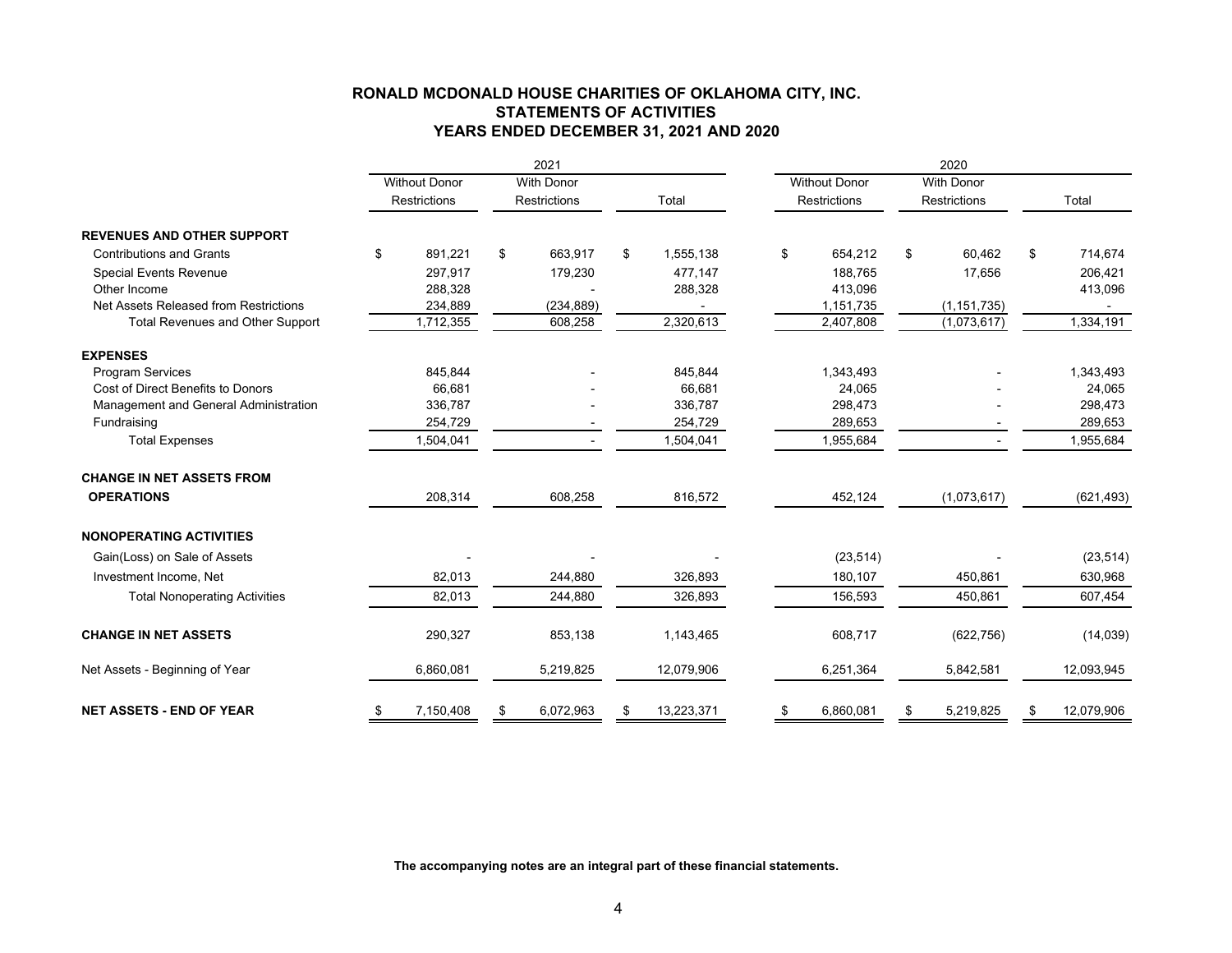### **STATEMENT OF FUNCTIONAL EXPENSES YEAR ENDED DECEMBER 31, 2021 RONALD MCDONALD HOUSE CHARITIES OF OKLAHOMA CITY, INC.**

|                                            |                                | <b>Program Services</b>                                  |         |                           |             |                                             |                 |
|--------------------------------------------|--------------------------------|----------------------------------------------------------|---------|---------------------------|-------------|---------------------------------------------|-----------------|
|                                            | Ronald McDonald<br>Family Room | Ronald McDonald<br>House Oklahoma<br>Children's Hospital | Total   | Management and<br>General | Fundraising | Cost of Direct<br><b>Benefits to Donors</b> | Total           |
| Salaries                                   | \$<br>39,775 \$                | 168,943 \$                                               | 208,718 | \$<br>195,525 \$          | 119,987 \$  |                                             | \$<br>524,230   |
| <b>Employee Benefits</b>                   | 6,774                          | 32,190                                                   | 38,964  | 12,659                    | 14,742      |                                             | 66,365          |
| Payroll Taxes                              | 3,936                          | 16,567                                                   | 20,503  | 12,304                    | 11,563      |                                             | 44,370          |
| <b>Total Salaries and Related Expenses</b> | 50,485                         | 217,700                                                  | 268,185 | 220,488                   | 146,292     |                                             | 634,965         |
| Advertising                                | $\blacksquare$                 |                                                          |         | $\blacksquare$            | 3,885       |                                             | 3,885           |
| Automobile                                 |                                |                                                          |         | 1,203                     |             |                                             | 1,203           |
| <b>Cleaning Services and Supplies</b>      | 5,275                          | 40,527                                                   | 45,802  |                           |             |                                             | 45,802          |
| Depreciation                               | 21,312                         | 167,377                                                  | 188,689 | 2,862                     |             |                                             | 191,551         |
| Family Support Services and Supplies       | 56                             | 32,239                                                   | 32,295  |                           |             |                                             | 32,295          |
| Insurance                                  | 2,683                          | 7,132                                                    | 9,815   | 6,085                     | 3,844       |                                             | 19,744          |
| Maintenance and Repairs                    | 115                            | 413                                                      | 528     |                           |             |                                             | 528             |
| Meetings, Education and Training           |                                |                                                          |         | 1,449                     |             |                                             | 1,449           |
| <b>Office Supplies</b>                     | 42                             | 2,771                                                    | 2,813   | 1,429                     | 2,226       |                                             | 6,468           |
| Postage and Courier                        |                                | 10                                                       | 10      | 316                       | 4,183       |                                             | 4,509           |
| Printing and Publishing                    |                                |                                                          |         |                           | 2,664       |                                             | 2,664           |
| <b>Professional Fees</b>                   |                                |                                                          |         | 51,997                    |             |                                             | 51,997          |
| Rent                                       | 41,234                         | 200,152                                                  | 241,386 | 20,000                    |             |                                             | 261,386         |
| Technology                                 | 550                            | $\blacksquare$                                           | 550     | 228                       | 12,728      |                                             | 13,506          |
| Telephone                                  | $\overline{\phantom{a}}$       | 9,475                                                    | 9,475   | 7,891                     |             |                                             | 17,366          |
| Travel, Meals, and Entertainment           |                                | 25                                                       | 25      | 223                       | 300         | 66,681                                      | 67,229          |
| Furnishings and Housewares                 |                                | 4,285                                                    | 4,285   |                           |             |                                             | 4,285           |
| Other                                      | 70                             | 41,916                                                   | 41,986  | 22,616                    | 78,607      |                                             | 143,209         |
| <b>Total Expenses</b>                      | 121,822 \$<br>\$               | 724,022 \$                                               | 845,844 | 336,787 \$<br>\$          | 254,729 \$  | 66,681                                      | \$<br>1,504,041 |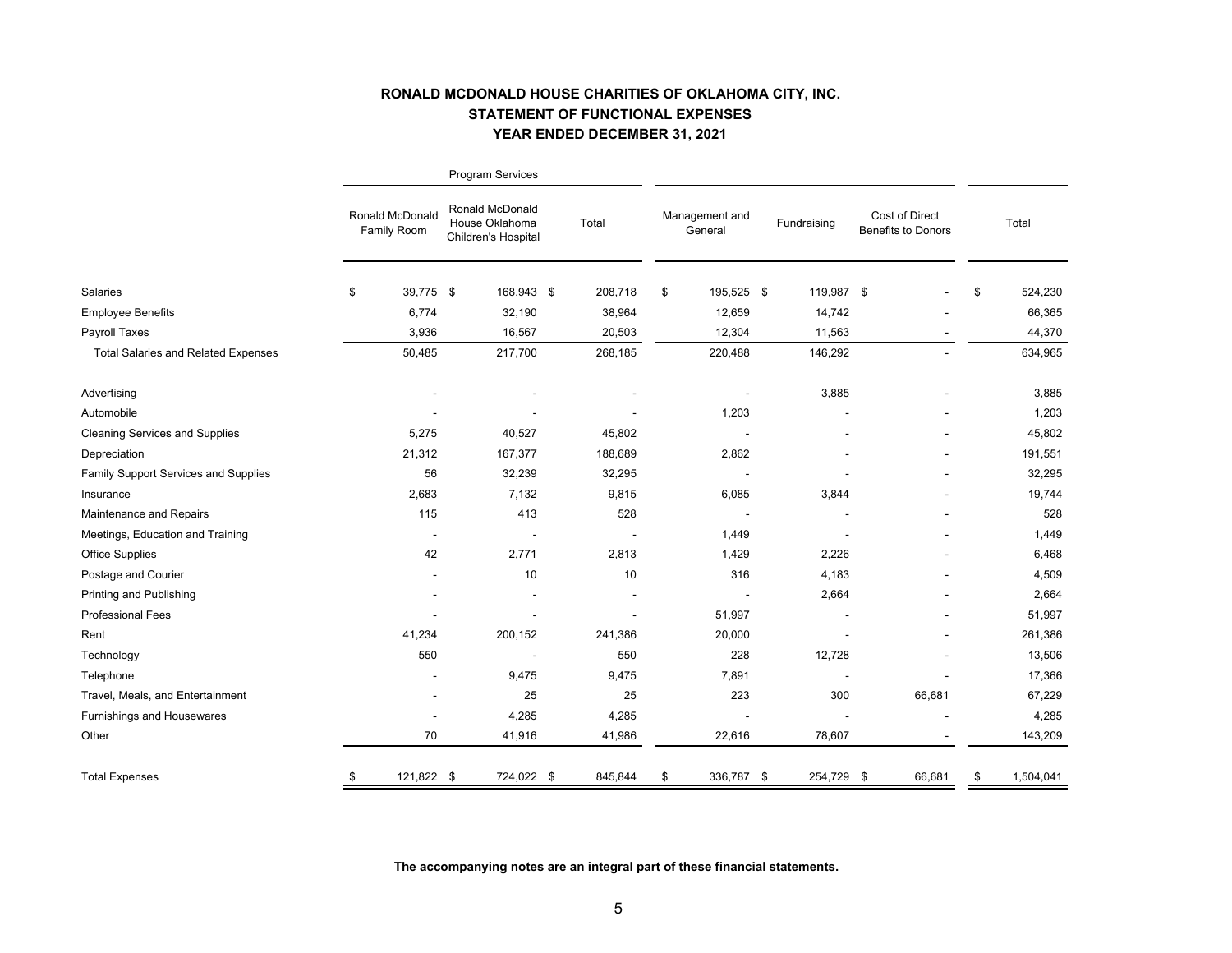### **STATEMENT OF FUNCTIONAL EXPENSES RONALD MCDONALD HOUSE CHARITIES OF OKLAHOMA CITY, INC. YEAR ENDED DECEMBER 31, 2020**

|                                            |                                | <b>Program Services</b> |                                                          |                |                           |                          |             |                                             |                |                 |
|--------------------------------------------|--------------------------------|-------------------------|----------------------------------------------------------|----------------|---------------------------|--------------------------|-------------|---------------------------------------------|----------------|-----------------|
|                                            | Ronald McDonald<br>Family Room |                         | Ronald McDonald<br>House Oklahoma<br>Children's Hospital | Total          | Management and<br>General |                          | Fundraising | Cost of Direct<br><b>Benefits to Donors</b> |                | Total           |
|                                            |                                |                         |                                                          |                |                           |                          |             |                                             |                |                 |
| Salaries                                   | \$<br>30,385 \$                |                         | 161,284 \$                                               | 191,669        | \$                        | 174,662 \$               | 106,238 \$  |                                             |                | \$<br>472,569   |
| <b>Employee Benefits</b>                   | 3,517                          | 15,463                  |                                                          | 18,980         |                           | 3,662                    | 14,304      |                                             |                | 36,946          |
| Payroll Taxes                              | 3,047                          | 14,675                  |                                                          | 17,722         |                           | 11,728                   | 9,325       |                                             | $\blacksquare$ | 38,775          |
| <b>Total Salaries and Related Expenses</b> | 36,949                         | 191,422                 |                                                          | 228,371        |                           | 190,052                  | 129,867     |                                             | $\sim$         | 548,290         |
| Advertising                                |                                |                         |                                                          |                |                           |                          | 5,152       |                                             |                | 5,152           |
| Automobile                                 |                                |                         |                                                          |                |                           | 1,760                    |             |                                             |                | 1,760           |
| <b>Cleaning Services and Supplies</b>      | 136                            | 21,877                  |                                                          | 22,013         |                           | $\overline{\phantom{a}}$ |             |                                             |                | 22,013          |
| Depreciation                               | 22,477                         | 66,251                  |                                                          | 88,728         |                           | 3,122                    |             |                                             |                | 91,850          |
| Family Support Services and Supplies       | 420                            | 126,307                 |                                                          | 126,727        |                           |                          |             |                                             |                | 126,727         |
| Insurance                                  | 1,473                          |                         | 7,978                                                    | 9,451          |                           | 5,970                    | 2,052       |                                             |                | 17,473          |
| Maintenance and Repairs                    |                                |                         | 797                                                      | 797            |                           |                          |             |                                             |                | 797             |
| Meetings, Education and Training           |                                |                         | 161                                                      | 161            |                           | 955                      | 233         |                                             |                | 1,349           |
| <b>Office Supplies</b>                     | 353                            |                         | 1,210                                                    | 1,563          |                           | 4,137                    | 3,262       |                                             |                | 8,962           |
| Postage and Courier                        |                                |                         | 21                                                       | 21             |                           | 21                       | 10          |                                             |                | 52              |
| Printing and Publishing                    | $\overline{\phantom{a}}$       |                         | $\overline{\phantom{a}}$                                 |                |                           | $\blacksquare$           | 1,821       |                                             |                | 1,821           |
| <b>Professional Fees</b>                   |                                |                         |                                                          |                |                           | 50,111                   | 67,500      |                                             |                | 117,611         |
| Rent                                       | 41,234                         | 145,076                 |                                                          | 186,310        |                           | 20,288                   |             |                                             |                | 206,598         |
| Technology                                 |                                |                         |                                                          | $\blacksquare$ |                           |                          | 8,997       |                                             |                | 8,997           |
| Telephone                                  |                                |                         | 6,434                                                    | 6,434          |                           | 7,297                    |             |                                             |                | 13,731          |
| Travel, Meals, and Entertainment           |                                |                         | 494                                                      | 494            |                           | 1,425                    | 18          | 24,065                                      |                | 26,002          |
| Furnishings and Housewares                 |                                | 655,306                 |                                                          | 655,306        |                           |                          |             |                                             |                | 655,306         |
| Other                                      | 320                            | 16,797                  |                                                          | 17,117         |                           | 13,335                   | 70,741      |                                             |                | 101,193         |
| <b>Total Expenses</b>                      | \$<br>103,362 \$               | 1,240,131 \$            |                                                          | 1,343,493      | \$                        | 298,473 \$               | 289,653 \$  | 24,065                                      |                | \$<br>1,955,684 |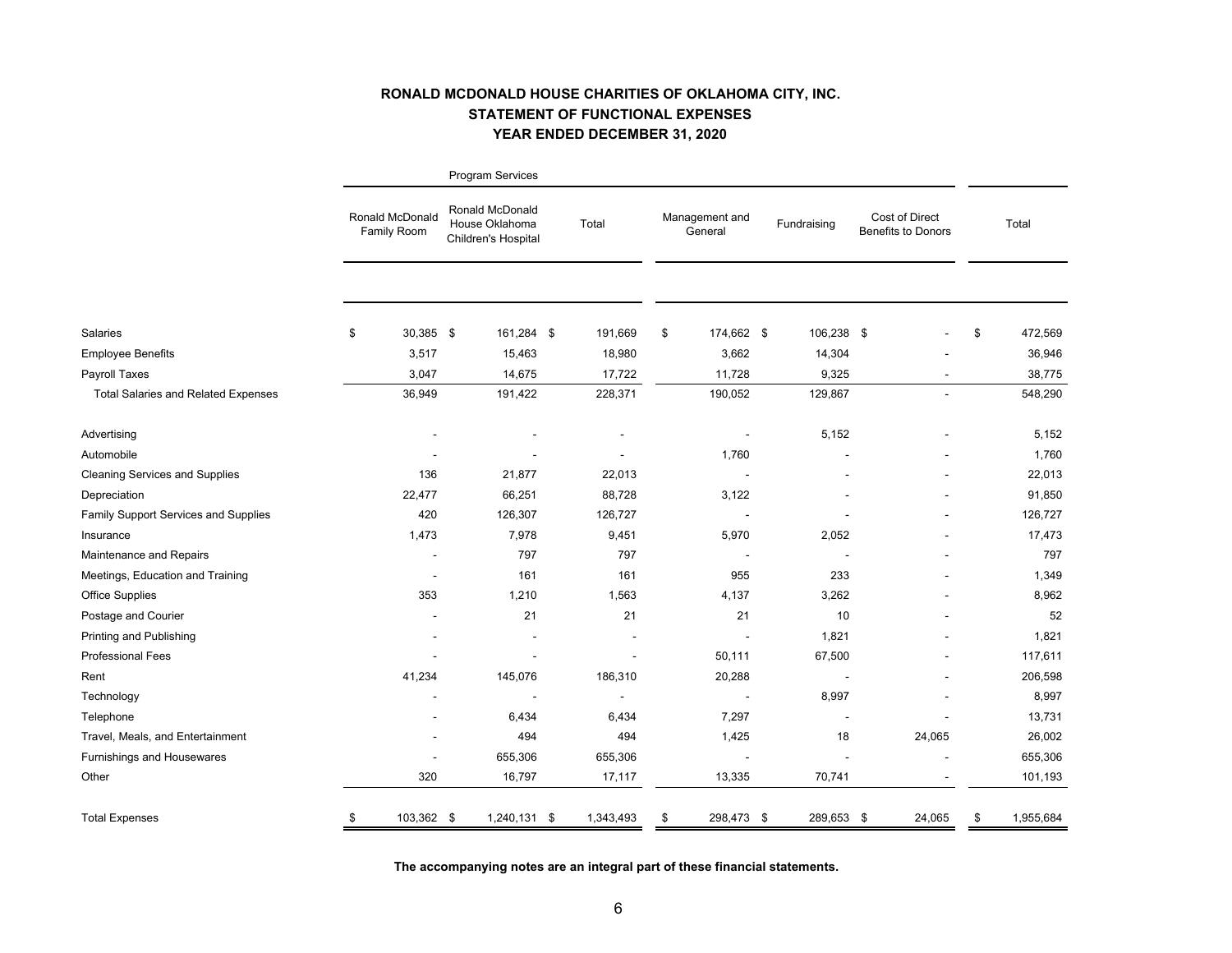# **DECEMBER 31, 2021 AND 2020 RONALD MCDONALD HOUSE CHARITIES OF OKLAHOMA CITY, INC. STATEMENTS OF CASH FLOWS**

|                                                                                                                 |    | 2021        | 2020            |
|-----------------------------------------------------------------------------------------------------------------|----|-------------|-----------------|
|                                                                                                                 |    |             |                 |
| <b>Cash Flows From Operating Activities</b><br>Change in Net Assets                                             | \$ | 1,143,465   | \$<br>(14, 039) |
| Adjustments to Reconcile Change in Net Assets to Net Cash                                                       |    |             |                 |
| From (Used for) Operating Activities:                                                                           |    |             |                 |
| <b>Depreciation Expense</b>                                                                                     |    | 191,551     | 91,849          |
| Non-Cash Contributions of Investments                                                                           |    | (75, 419)   |                 |
| Net Unrealized (Gain)/Loss on Investments                                                                       |    | (38, 787)   | (447,009)       |
| (Gain)/Loss on Sale of Assets                                                                                   |    |             | 23,514          |
| <b>Changes in Operating Assets and Liabilities:</b>                                                             |    |             |                 |
| Receivables and Promises to Give                                                                                |    | (167, 952)  | 237,954         |
| <b>Prepaid Expenses</b>                                                                                         |    | 8,466       | 4,691           |
| Accounts Payable, Accrued Liabilities, and Deferred Revenue                                                     |    | (1,713,487) | (1, 335, 132)   |
| Paycheck Protection Program - Refundable Advance                                                                |    | (129,000)   | 129,000         |
|                                                                                                                 |    |             |                 |
| Net Cash Provided by (Used in) Operating Activities                                                             |    | (781, 163)  | (1,309,172)     |
| <b>Cash Flows From Investing Activities</b>                                                                     |    |             |                 |
| Purchases of Property and Equipment                                                                             |    |             | (196, 904)      |
| Purchases of Investments                                                                                        |    | (271, 897)  | (406, 038)      |
| Proceeds from Sales of Investments                                                                              |    | 1,749,776   |                 |
| Net Cash Provided by (Used in) Investing Activities                                                             |    | 1,477,879   | (602, 942)      |
| Net Increase in Cash, Cash Equivalents, and Restricted Cash                                                     |    | 696,716     | (1,912,114)     |
| Cash, Cash Equivalents, and Restricted Cash at Beginning of Year                                                |    | 3,638,880   | 5,550,994       |
| Cash, Cash Equivalents, and Restricted Cash at End of Year                                                      | \$ | 4,335,596   | \$<br>3,638,880 |
| Reconciliation of Cash, Cash Equivalents, and Restricted Cash to the<br><b>Statements of Financial Position</b> |    |             |                 |
|                                                                                                                 | \$ | 2,357,149   |                 |
| Cash and Cash Equivalents                                                                                       |    |             | \$<br>2,130,371 |
| Cash Restricted for Program Expansion                                                                           |    | 1,978,447   | 1,508,509       |
| <b>Total Cash, Cash Equivalents, and Restricted Cash</b>                                                        | \$ | 4,335,596   | \$<br>3,638,880 |
| <b>Supplemental Schedule of Non-Cash Investing Activities</b>                                                   |    |             |                 |
| Purchases of Property and Equipment Funded by                                                                   |    |             |                 |
| <b>Accounts Payable</b>                                                                                         | P. | (511, 072)  | \$<br>2,218,195 |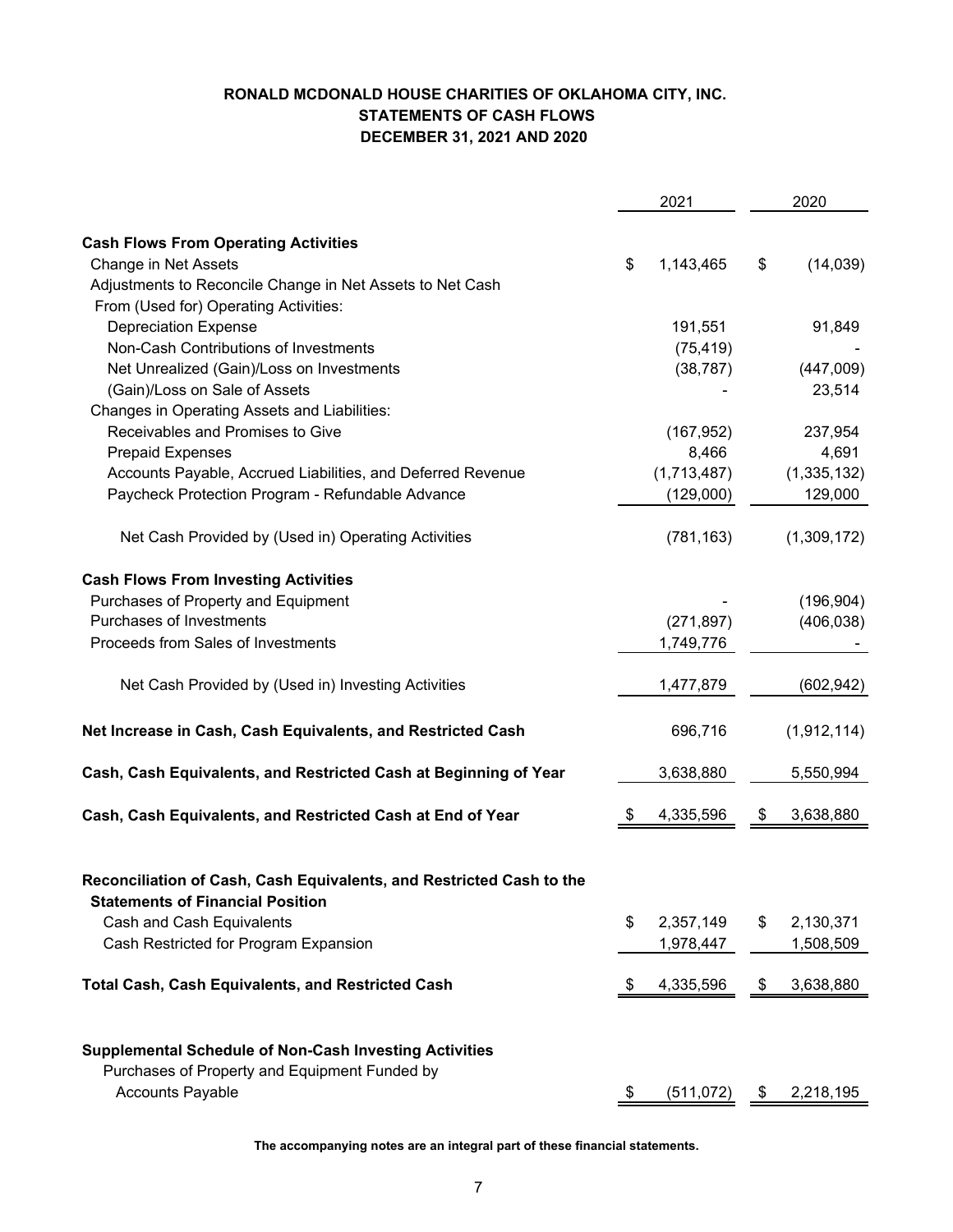### **NOTE 1 NATURE OF ORGANIZATION AND SUMMARY OF SIGNIFICANT ACCOUNTING POLICIES**

### **Organization**

Ronald McDonald House Charities of Oklahoma City, Inc. ("RMHC-OKC" or the "Organization") is an Oklahoma nonprofit charitable corporation formed in June 1980. The mission of Ronald McDonald House Charities ("RMHC" or "RMHC Global") is to create, find and support programs that directly improve the health and well-being of children and their families. Collectively, RMHC and the network of local Chapters ascribe to five core values: we are focused on the critical needs of children, we lead with compassion, we celebrate the diversity of our people and our programs, we value our heritage and we operate with accountability and transparency.

We fulfill our mission through operation of sustainable programs that enable family-centered care, bridge access to quality health care, are a vital part of the health care continuum and strengthen families during difficult times. The following programs, operated by the Organization, represent the core functions of RMHC-OKC.

#### **Ronald McDonald House**

When children must travel long distances to access top medical care, accommodations and support for families can be expensive or not readily available. The Organization helps families stay close to their ill or injured child through the Ronald McDonald House program located in Oklahoma City, which provides temporary lodging, meals and other support to children and their families. The program provides families with emotional and physical comfort and increases the caregivers' ability to spend more time with their child, to interact with their clinical care team and to participate in critical medical care decisions.

In response to the growing demand for services, RMHC-OKC conducted a community needs assessment with partner hospitals in 2016. Using historical and projected data provided by this assessment and a well-honed model from RMHC Global, it was determined that the number of families needing a place to stay for medical purposes would continue to grow significantly over the next 5-10 years. The assessment concluded RMHC-OKC's programs would need to grow from the current 28 room capacity to 76 rooms nightly.

Forty rooms, 12 more than the total existing capacity, would be needed to meet the projected demand for services by families seeking treatment at Oklahoma Children's Hospital alone. Another 36 rooms would be needed to meet the needs of families seeking treatment at other partner hospitals.

As part of its strategic plan to help close the service gap, in 2017, the Board of Directors approved the sale of the Ronald McDonald House on NE  $14<sup>th</sup>$  St, and the relocation of its capacity as part of an expansion of the Ronald McDonald House at Oklahoma Children's Hospital. Up to 14 families nightly were temporarily served in a nearby hotel to maintain capacity until the consolidation and expansion of the Ronald McDonald House at Oklahoma Children's Hospital was completed in July 2020.

Also in 2017, the Board of Directors authorized an \$8.8M campaign to build a new 36 bedroom Ronald McDonald House in NW Oklahoma City (NWOKC). Following a task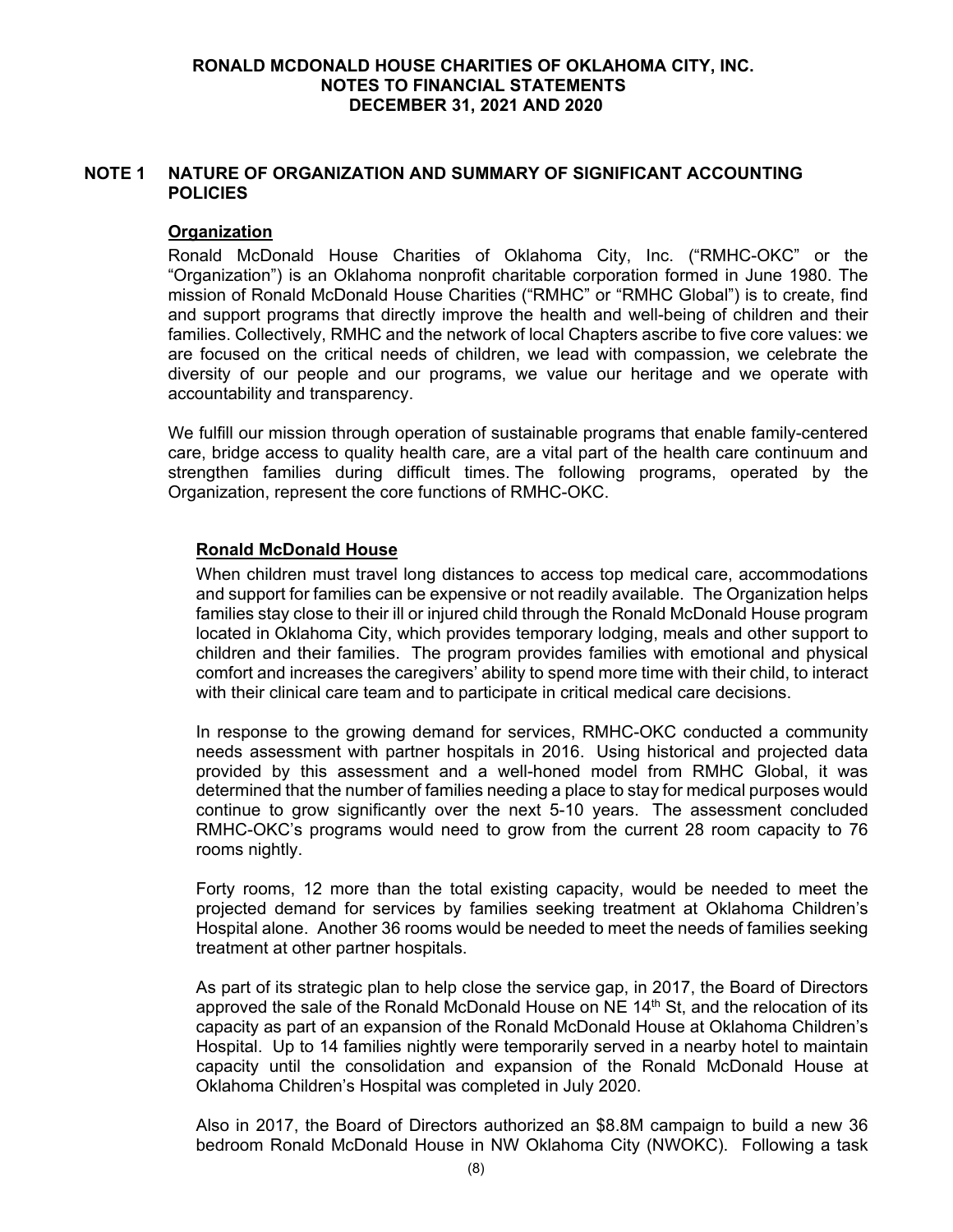force evaluation in 2020 of increases in building costs, the Board of Directors adopted a phased in approach to the project and reauthorized the campaign for \$9M.

### **Ronald McDonald Family Room**

When a child is critically ill, parents may be reluctant to leave the hospital. In order to provide comfort and support to their child, it is important that parents have an opportunity to rest, have a meal or have a moment of quiet. Located inside medical care facilities, the Ronald McDonald Family Room program in Oklahoma Children's Hospital serves as a place of respite, relaxation and privacy for family members, often just steps away from where their child is being treated. The Ronald McDonald Family Room program provides parents with an opportunity to remain close to their hospitalized child and to be an active member of their child's health care team.

# **Basis of Presentation**

The financial statements of the Organization have been prepared on the accrual basis of accounting in accordance with accounting principles generally accepted in the United States of America (U.S. GAAP) and are presented on the basis of net assets without donor restrictions and net assets with donor restrictions. Net assets with donor restrictions are created only by donor-imposed restrictions on their use. When a restriction expires, that is, when a stipulated time restriction ends or purpose restriction is accomplished, net assets with donor restrictions are reclassified to net assets without donor restrictions and reported in the statements of activities as net assets released from restrictions. All other net assets, including board-designated or appropriated amounts, are net assets without donor restrictions and are reported as part of the net assets without donor restriction class.

# **Measure of Operations**

The Organization's change in net assets from operations on the statements of activities includes all operating revenues and expenses that are an integral part of its program and supporting activities, net assets released from donor restrictions to support operating expenditures and other non-operating funds to support current operating activities. The measure of operations excludes investment return on investments.

# **Estimates**

The preparation of financial statements in conformity with U.S. GAAP requires management of the Organization to make estimates and assumptions that affect the amounts reported in the financial statements and accompanying notes. Actual results could differ from those estimates.

# **Cash Equivalents**

Cash equivalents include money market funds and all highly liquid investments with a maturity date of less than three months from the date of purchase. The Organization's cash balances that are maintained in bank accounts may exceed Federal Deposit Insurance Corporation limits from time to time. The Organization has not experienced any losses in such accounts and management believes that it is not exposed to any significant credit risk on cash.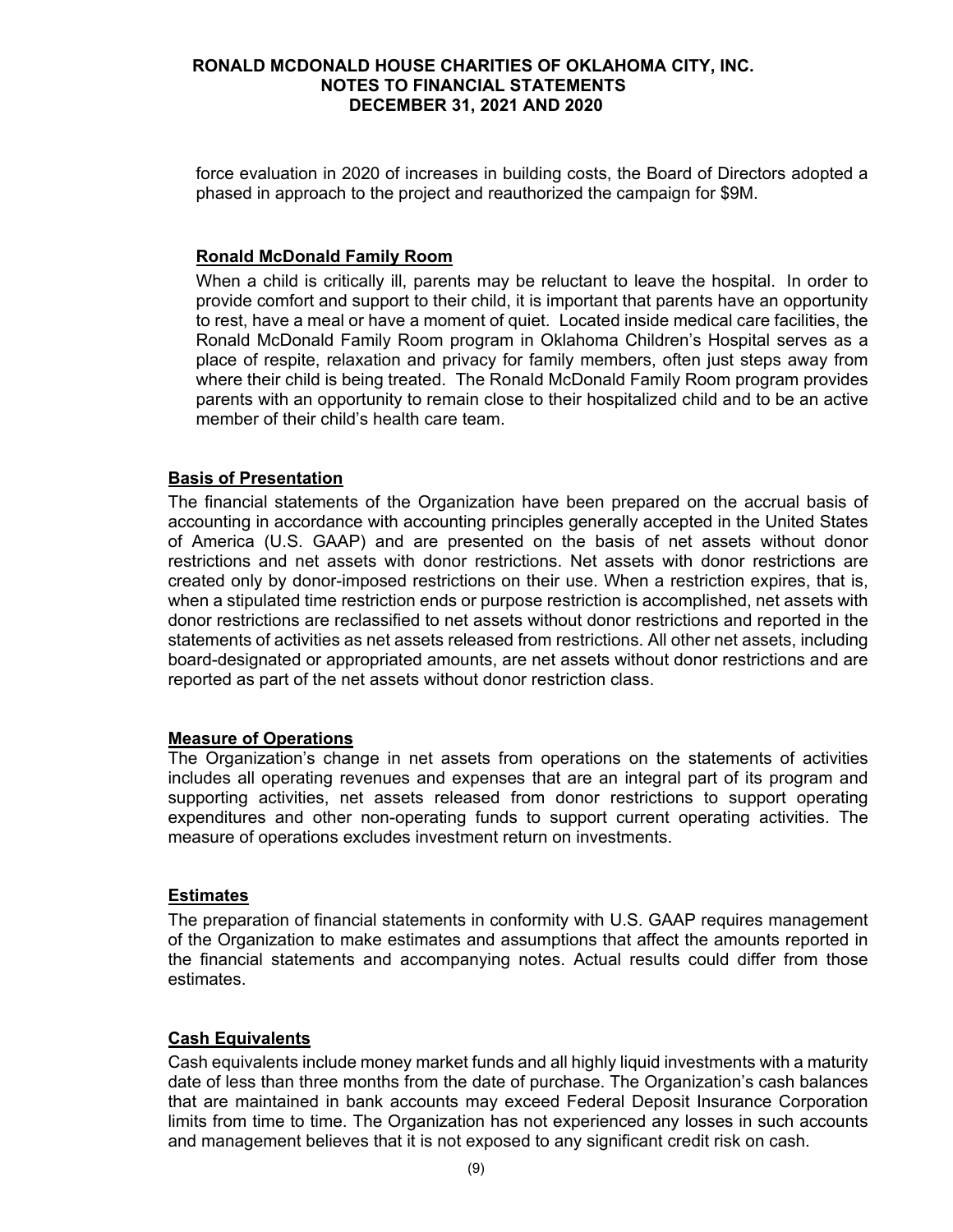### **Accounts Receivable**

Accounts receivable are stated at the amount management expects to collect from outstanding balances. If necessary, management provides for probable uncollectible amounts through a provision for bad debt expense and an adjustment to a valuation allowance based on its assessment of the current status of individual accounts. Balances that are still outstanding after management has used reasonable collection efforts are written off through a charge to the valuation allowance and a credit to accounts receivable. Management believes that all accounts are fully collectible and that no allowance for uncollectible receivables is necessary as of both December 31, 2021 and 2020.

# **Contributions Receivable/Promises to Give**

Contributions receivable are unconditional promises to give. Unconditional promises to give that are expected to be collected within one year are recorded at net realizable value. Unconditional promises to give that are expected to be collected in future years are recorded at the present value of their estimated future cash flows. The discounts on those amounts are computed using risk-adjusted interest rates applicable to the years in which the promises are received. Amortization of the discounts is included in contribution revenue. Promises to give are written off when deemed uncollectible.

### **Investments**

The Organization carries investments in marketable securities with readily determinable fair values and all investments in debt securities at their fair values in the statements of financial position. Realized and unrealized gains and losses and income are included in the statements of activities.

#### **Property and Equipment**

Property and equipment are stated at cost, if purchased, or estimated fair value, if donated, at the date of donation. Purchases of \$5,000 or more are capitalized. Purchases less than \$5,000 and maintenance and repairs that do not improve or extend the useful lives of the respective assets are expensed as incurred. Depreciation is calculated using the straight-line method over the estimated useful lives of the assets as follows:

| <b>Buildings and Improvements</b>     | 20 - 50 Years |
|---------------------------------------|---------------|
| <b>Office Furniture and Equipment</b> | 3 - 10 Years  |
| Automobiles                           | 5 Years       |

# **Impairment of Long-Lived Assets**

The Organization evaluates its long-lived assets for any events or changes in circumstances which indicate that the carrying amount of such assets may not be fully recoverable. The Organization evaluates the recoverability of long-lived assets by measuring the carrying amount of such assets against the estimated undiscounted future cash flows associated with them. At the time such evaluation indicates that the future undiscounted cash flows of certain long-lived assets are not sufficient to recover the carrying value of such assets, the assets are adjusted to their fair values.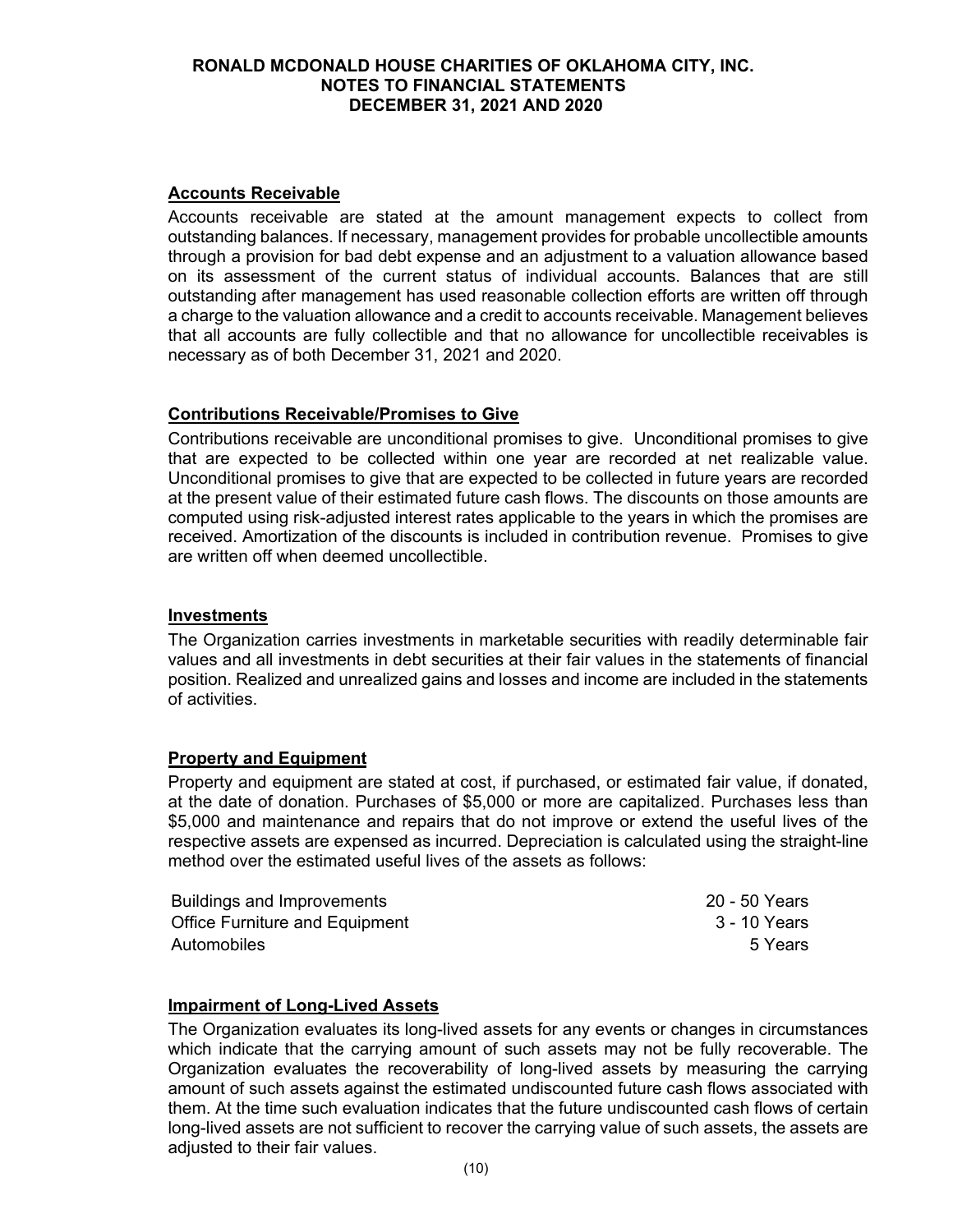# **Donated Assets, Property and Equipment, and Services**

Donated marketable securities, property and equipment, and other noncash donations are recorded as contributions at their fair values at the date of donation. Such donations are reported as increases in net assets without donor restrictions unless the donor has restricted the donated asset for a specific purpose. Assets donated with explicit restrictions regarding their use are reported as restricted contributions. Absent donor stipulations regarding how long those donated assets must be maintained, the Organization reports expirations of donor restrictions when the donated or acquired assets are placed in service as instructed by the donor. The Organization reclassifies net assets with donor restrictions to net assets without donor restrictions at that time.

Donated services are recognized as contributions if the services: (a) create or enhance nonfinancial assets or (b) require specialized skills, are performed by people with those skills, and would otherwise be purchased by the Organization. The Organization also receives donated services from other contributors and volunteers that are not measurable, and therefore, are excluded from the financial statements.

### **Deferred Revenue**

Income from sponsorships received in advance of future special events, which the resource provider is receiving commensurate value in return or a right of return exists if the event does not occur, is deferred and recognized over the periods to which the sponsorships relate.

#### **Net Assets**

The Organization's net assets and changes therein are classified and reported as follows:

#### **Without Donor Restrictions**

Net assets that are not subject to donor-imposed restrictions or law.

#### **With Donor Restrictions**

Net assets subject to donor-imposed restrictions. Some donor-imposed restrictions are temporary in nature, such as those that will be met by the passage of time or other events specified by the donor. Other donor-imposed restrictions are perpetual in nature, where the donor stipulates that resources be maintained in perpetuity.

#### **Revenue Recognition**

#### *Contributions and Grants*

Unconditional promises to give are recognized as revenue in the period the promise was made. Contributions, grants, and bequests are recognized as net assets with donor restrictions if they are received with donor stipulations that limit the use of the donated assets. Donor-imposed restrictions are released when a restriction expires, that is, when the stipulated time has elapsed, when the stipulated purpose for which the resource was restricted has been fulfilled, or both.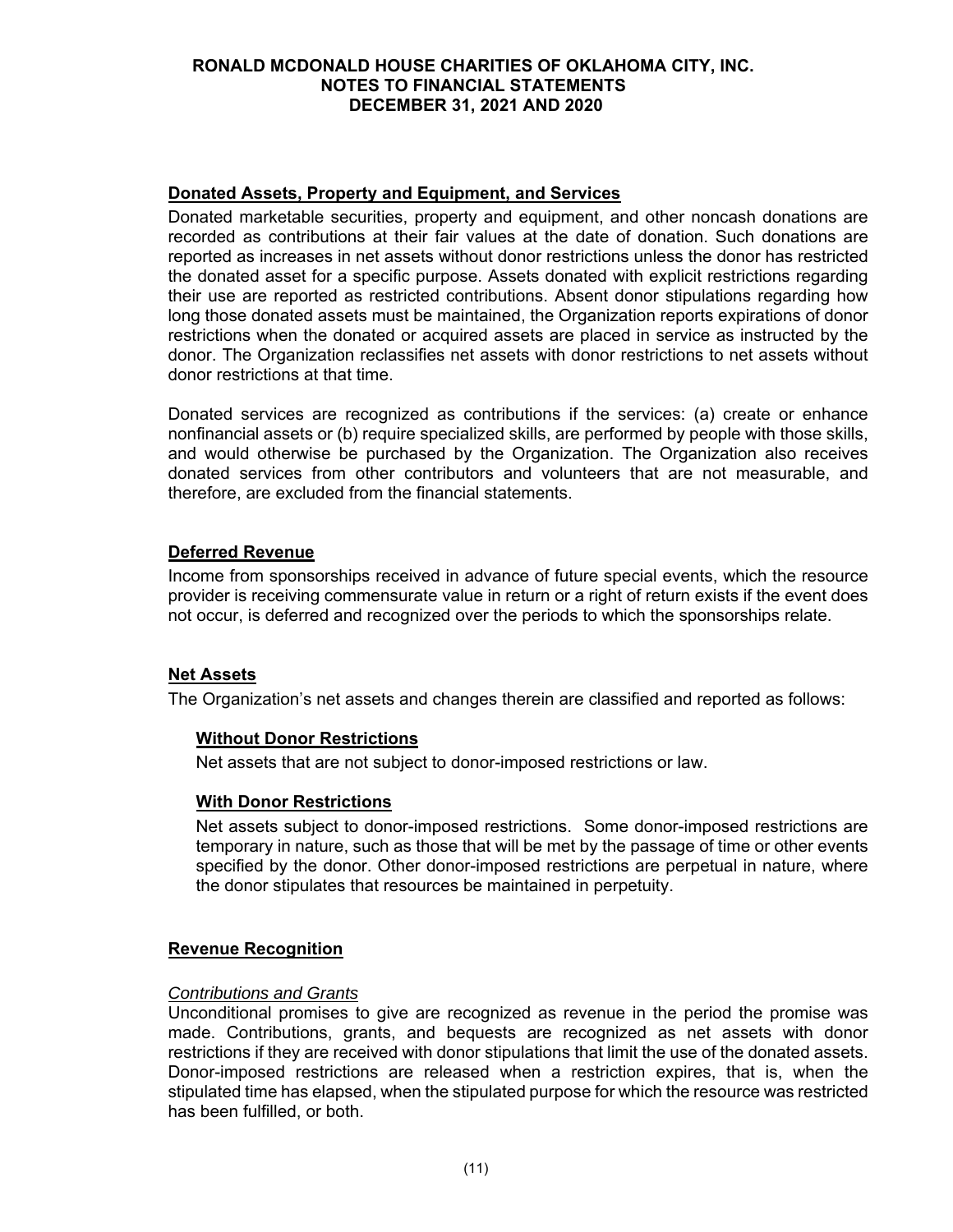Conditional grants and contract funds are recorded as revenue when earned. Revenue is earned when eligible expenditures or deliverables, as defined in each contract, are met. Funds received but not yet earned are shown as Deferred Revenue. Expenditures under contracts are subject to review by the granting authority. To the extent, if any, that such a review reduces expenditures allowable under these contracts, the Organization will record such disallowance at the time the final assessment is made.

### *Sponsorship and Special Event Revenue*

The portion of revenue from sponsorships, special events, and ticket sales that relates to the commensurate value the sponsor or attendee receives in return is recognized when the related events are held and performance obligations are met.

# **Functional Expenses**

The statements of functional expenses report actual expenses that do not require allocation.

# **Income Tax Status**

The Organization is exempt from federal income tax under Section  $501(c)(3)$  of the Internal Revenue Code. However, income, if any, from certain activities not directly related to the Organization's tax-exempt purpose is subject to taxation as unrelated business income. In addition, the Organization qualifies for the charitable contribution deduction under Section 170(b)(1)(A) and has been classified as an organization other than a private foundation under Section 509(a)(2).

The Organization believes that it has appropriate support for any tax positions taken, and as such, does not have any uncertain tax positions that are material to the financial statements.

# **NOTE 2 LIQUIDITY**

The Organization had \$2,460,312 of financial assets, as of December 31, 2021, available to meet cash needs for general expenditures within one year of the statement of financial position date, which consisted of the current assets per the statement of financial position, reduced by \$1,978,447 cash and \$760,428 current contributions receivable not available for general use because of donor-imposed restrictions.

The Organization had \$2,190,487 of financial assets, as of December 31, 2020, available to meet cash needs for general expenditures within one year of the statement of financial position date, which consisted of the current assets per the statement of financial position, reduced by \$1,508,509 cash and \$423,847 current contributions receivable not available for general use because of donor-imposed restrictions.

The Organization maintains financial assets, consisting of cash and short-term investments, on hand to meet its normal operating expenses based on its annual budget. Operating expenses are compared to budgeted expenses on a monthly basis and financial assets on hand are adjusted as necessary. As part of its liquidity management, the Organization invests cash in excess of daily requirements in various short-term investments. In addition, the Organization maintains an operating reserve that allows for annual spending.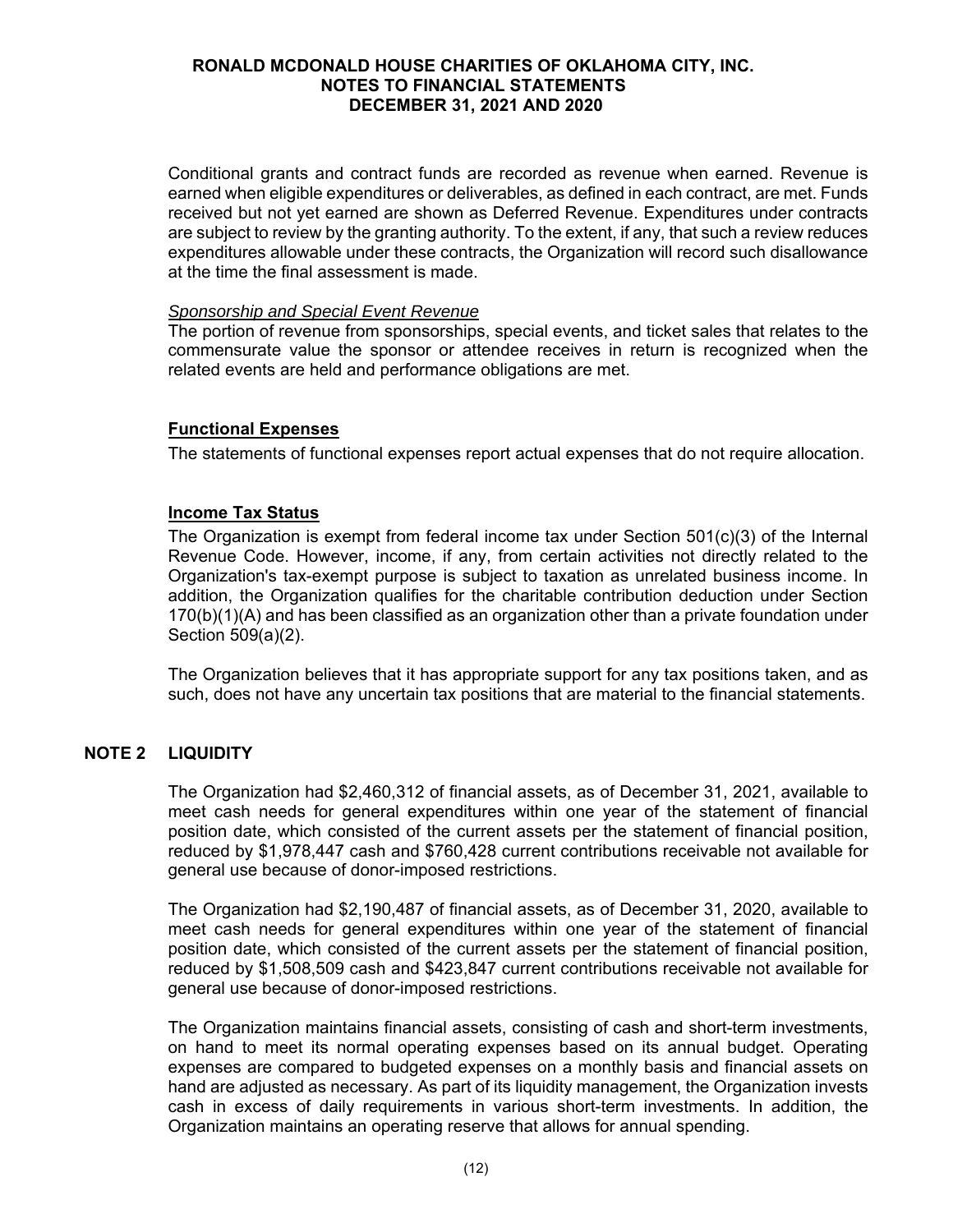# **NOTE 3 CONTRIBUTIONS RECEIVABLE/PROMISES TO GIVE**

Contributions receivable consist primarily of pledges and bequests as of the years ended December 31:

|                                     | 2021      | 2020    |  |
|-------------------------------------|-----------|---------|--|
| Amounts due in:                     |           |         |  |
| Less than One Year                  | 760,428   | 423,847 |  |
| More than Five Years                | 310,200   | 529,478 |  |
| Total                               | 1,070,628 | 953,325 |  |
| Unamortized Discount                | (4, 423)  | (3,559) |  |
| <b>Net Contributions Receivable</b> | 1,066,205 | 949,766 |  |

The discount rate used for the years ended December 31, 2021 and 2020 ranged from 0.60% to 1.47%.

### **NOTE 4 FAIR VALUE MEASUREMENTS**

In determining fair value, the Organization uses various valuation approaches within the fair value measurement framework. Fair value measurements are determined based on the assumptions that market participants would use in pricing an asset or liability. A hierarchy for inputs is used in measuring fair value that maximizes the use of observable inputs and minimizes the use of unobservable inputs by requiring that the most observable inputs be used when available. Levels within the hierarchy are based on the reliability of inputs as follows:

*Level 1* - Valuations based on unadjusted quoted prices for identical assets or liabilities in active markets;

*Level 2* - Valuations based on quoted prices for similar assets or liabilities or identical assets or liabilities in less active markets, such as dealer or broker markets; and

*Level 3* - Valuations derived from valuation techniques in which one or more significant inputs or significant value drivers are unobservable, such as pricing models, discounted cash flow models, and similar techniques not based on market, exchange, dealer, or broker-traded transactions.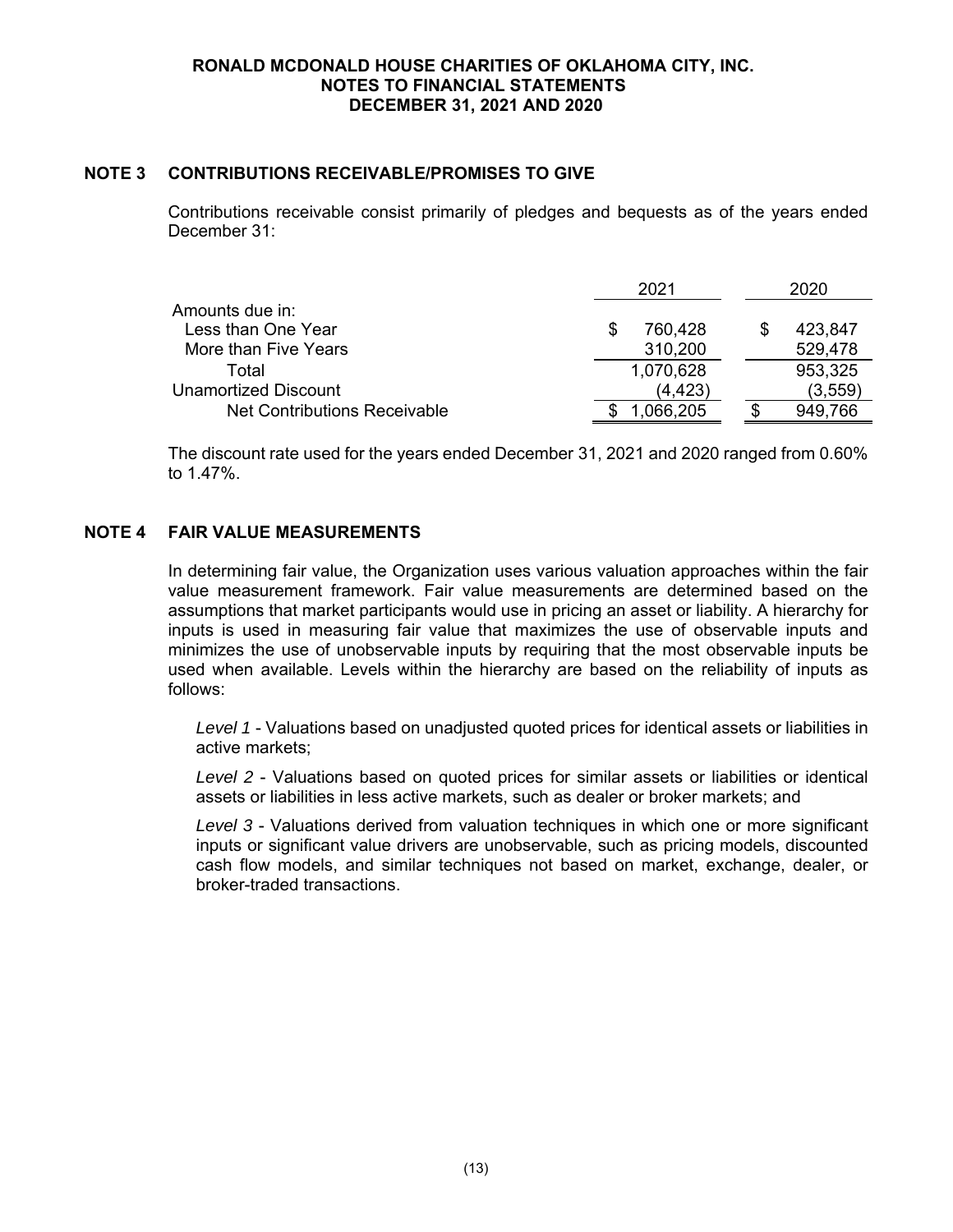The fair values of assets measured on a recurring basis as of December 31, 2021 are as follows:

|                     | Quoted<br>Prices in<br>Active<br>Markets or<br>Identical<br>Assets<br>(Level 1) | Significant<br>Other<br>Observable<br>Inputs<br>(Level 2) | Significant<br>Unobservable<br>Inputs<br>(Level 3) | Total          |
|---------------------|---------------------------------------------------------------------------------|-----------------------------------------------------------|----------------------------------------------------|----------------|
| <b>Assets</b>       |                                                                                 |                                                           |                                                    |                |
| Investments:        |                                                                                 |                                                           |                                                    |                |
| Mutual Funds:       |                                                                                 |                                                           |                                                    |                |
| <b>Money Market</b> | \$<br>82.016                                                                    | \$<br>$\overline{\phantom{a}}$                            | \$                                                 | \$<br>82,016   |
| <b>Bonds</b>        | 819,280                                                                         | $\overline{\phantom{0}}$                                  |                                                    | 819,280        |
| <b>Equity Funds</b> | 2.890.783                                                                       |                                                           |                                                    | 2,890,783      |
| <b>Total Assets</b> | 3,792,079                                                                       | \$                                                        | \$                                                 | 3,792,079<br>S |

The fair values of assets measured on a recurring basis as of December 31, 2020 are as follows:

|                     | Quoted<br>Prices in<br>Active<br>Markets or<br>Identical<br>Assets<br>(Level 1) |     | Significant<br>Other<br>Observable<br>Inputs<br>(Level 2) | Significant<br>Unobservable<br>Inputs<br>(Level 3) | Total           |
|---------------------|---------------------------------------------------------------------------------|-----|-----------------------------------------------------------|----------------------------------------------------|-----------------|
| <b>Assets</b>       |                                                                                 |     |                                                           |                                                    |                 |
| Investments:        |                                                                                 |     |                                                           |                                                    |                 |
| Mutual Funds:       |                                                                                 |     |                                                           |                                                    |                 |
| <b>Money Market</b> | \$<br>755,828                                                                   | -\$ |                                                           | \$                                                 | \$<br>755,828   |
| <b>Bonds</b>        | 831,176                                                                         |     |                                                           |                                                    | 831,176         |
| <b>Equity Funds</b> | 2,557,327                                                                       |     |                                                           |                                                    | 2,557,327       |
| Debt Securities:    |                                                                                 |     |                                                           |                                                    |                 |
| U.S. Treasury       | 1,011,421                                                                       |     |                                                           |                                                    | 1,011,421       |
|                     |                                                                                 |     |                                                           |                                                    |                 |
| <b>Total Assets</b> | 5,155,752                                                                       |     |                                                           | \$                                                 | \$<br>5,155,752 |
|                     |                                                                                 |     |                                                           |                                                    |                 |

Fair values for Level 1 investments are determined by reference to quoted market prices and other relevant information generated by market transactions. Fair value of Level 2 investments are determined by reference to quoted prices for similar assets in less active markets. Fair value of Level 3 investments are determined from valuation techniques in which one or more inputs are unobservable. The carrying amounts of all other assets and liabilities reflected in the statements of financial position for the Organization's financial instruments approximates their respective fair value due to the short-term maturities of those instruments. There have been no changes in valuation techniques and related inputs.

### **Investments**

#### **Overall Investment Objective**

The overall investment objective of the Organization is to invest its assets in a prudent manner that will achieve a long-term rate of return sufficient to fund a portion of its annual operating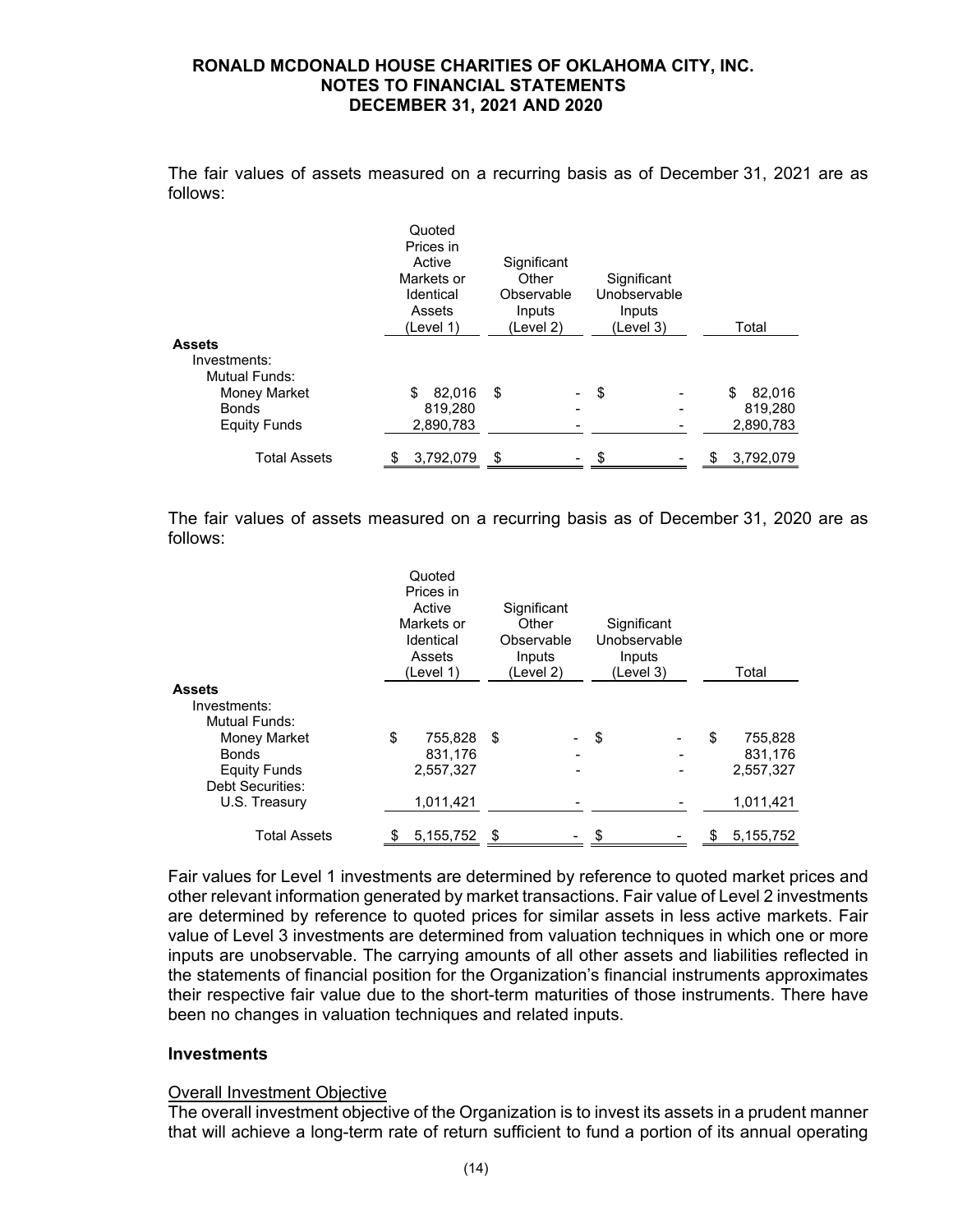activities and increase investment value after inflation. The Organization diversifies its investments among various asset classes incorporating multiple strategies and managers. Major investment decisions are authorized by the Board of Directors which oversees the Organization's investment program in accordance with established guidelines.

The composition of investment income on the Organization's investment portfolio for the years ended December 31, 2021 and 2020 is as follows:

|                                    | 2021    |    | 2020    |
|------------------------------------|---------|----|---------|
| Interest and Dividend Income       | 288,106 | \$ | 183,959 |
| Realized and Unrealized Gains, Net | 38,787  |    | 447,009 |
| Investment Income, Net             | 326,893 |    | 630,968 |

### **NOTE 5 PROPERTY AND EQUIPMENT**

Property and equipment consist of the following as of December 31:

|                                       | 2021 |             |  |    | 2020      |
|---------------------------------------|------|-------------|--|----|-----------|
| <b>Buildings and Improvements</b>     | \$   | 4,664,568   |  | \$ | 1,443,263 |
| <b>Construction in Progress</b>       |      | 42,140      |  |    | 3,827,000 |
| <b>Office Furniture and Equipment</b> |      | 299,772     |  |    | 250,524   |
| Automobiles                           |      | 31,359      |  |    | 31,359    |
| Total, at Cost                        |      | 5,037,839   |  |    | 5,552,146 |
| <b>Accumulated Depreciation</b>       |      | (1,011,366) |  |    | (823,050) |
| <b>Total Property and Equipment</b>   | S    | 4,026,473   |  | S  | 4,729,096 |

For the year ended December 31, 2020, included in construction in progress was \$2,218,195 of estimated costs related to the Ronald McDonald House in Garrison Tower, 4th Floor. In 2021, final construction costs were \$511,072 less than the amount initially accrued for at December 31, 2020. In 2021, this net amount, \$1,707,123, was placed into service and reclassified to buildings and improvements.

#### **NOTE 6 PAYCHECK PROTECTION PROGRAM**

On April 10, 2020 the Organization received loan proceeds in the amount of \$129,000 to fund payroll, rent, utilities, and interest on mortgages and existing debt through the Paycheck Protection Program (the PPP). On March 16, 2021, the PPP loan proceeds were forgiven by the U.S. Small Business Administration (SBA). The Organization recognized these proceeds as contribution and grant revenue without donor restriction on the Statement of Activities during the year ended December 31, 2021.

Under the second round of Paycheck Protection Program funding, the Organization applied for and was approved for an additional \$129,270 loan. The loan was received on March 23, 2021. The loan accrues interest at 1%, with the first ten months of interest deferred, has a term of five years and is unsecured and guaranteed by the Small Business Administration. The Organization is eligible for loan forgiveness of up to 100% of the loan, upon meeting certain requirements. The Organization received forgiveness of \$129,270 on November 7, 2021. The Organization recognized these proceeds as contribution and grant revenue without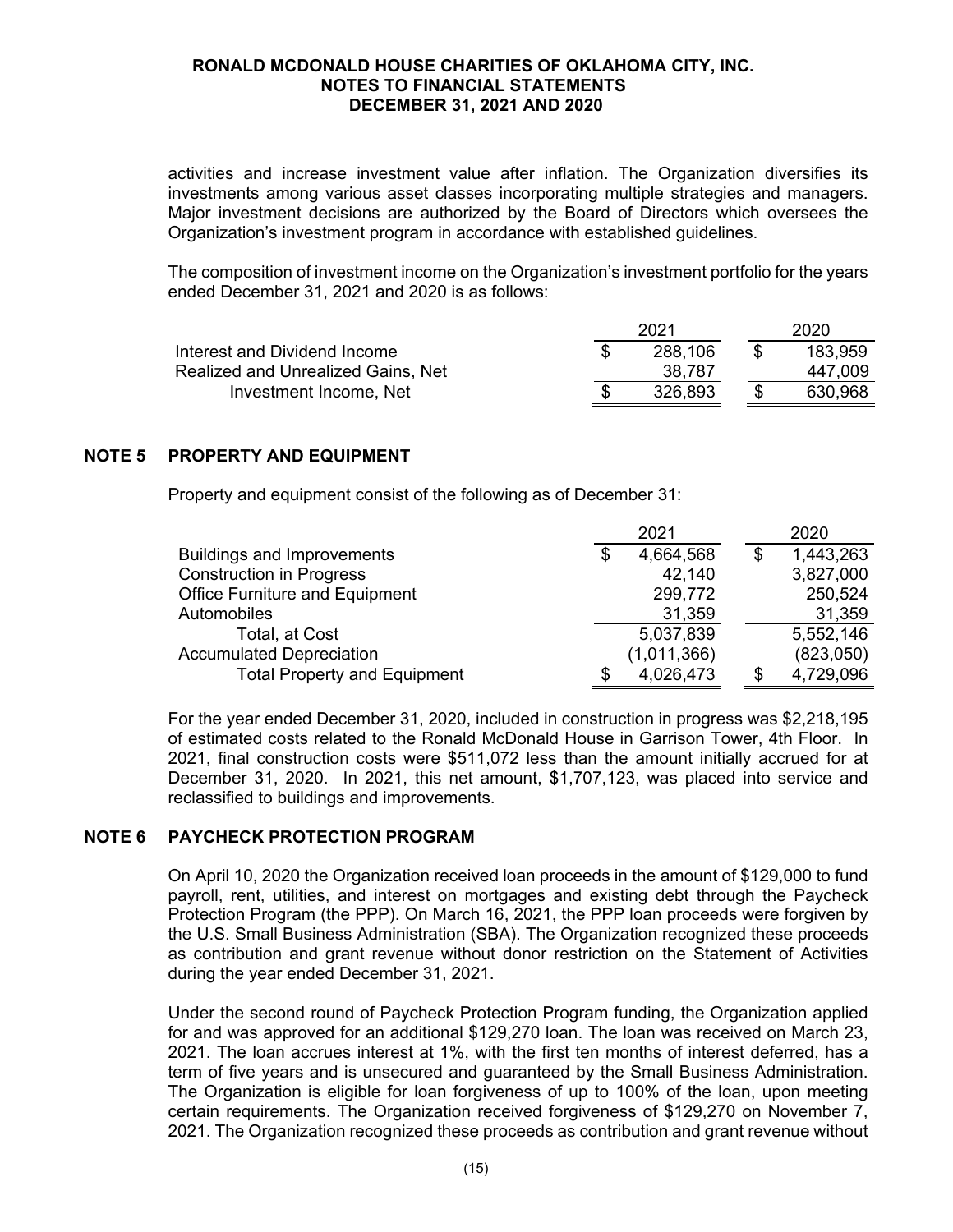donor restriction on the Statement of Activities during the year ended December 31, 2021.

The SBA may review funding eligibility and usage of funds for compliance with program requirements based on dollar thresholds and other factors. The amount of liability, if any, from potential noncompliance cannot be determined with certainty; however, management is of the opinion that any review will not have a material adverse impact on the Organization's financial position.

### **NOTE 7 ENDOWMENT FUNDS**

The Organization's endowment consists of an individual fund established by a donor to provide annual funding for specific activities and general operations.

Absent explicit donor stipulations to the contrary, the Board of Directors of the Organization has interpreted the Uniform Prudent Management of Institutional Funds Act (UPMIFA) as requiring the preservation of the fair value of the original gift as of the gift date of the donorrestricted endowment funds. As a result of this interpretation, the Organization classifies as net assets with donor restrictions (a) the original value of gifts donated to the endowment, (b) the original value of subsequent gifts to the endowment, and (c) accumulations to the endowment made in accordance with the direction of the applicable donor gift instrument at the time the accumulation is added to the fund. In accordance with the standard of prudence prescribed by UPMIFA, the Organization considers the following factors in making a determination to appropriate or accumulate donor-restricted endowment funds:

- (1) The duration and preservation of the various funds
- (2) The purposes of the donor-restricted endowment funds
- (3) General economic conditions
- (4) The possible effect of inflation and deflation
- (5) The expected total return from income and the appreciation of investments
- (6) Other resources of the Organization
- (7) The Organization's investment policies

*Investment Return Objectives, Risk Parameters and Strategies.* The Organization has adopted investment and spending policies for endowment funds that facilitate its ability to provide funding for programs and provide adequate returns for invested funds. Endowment assets include those assets of donor-restricted funds that the Organization must hold in perpetuity or for a donor-specified period. Under this policy, the endowment assets are invested in a manner that is intended to provide acceptable investment returns, while assuming a moderate level of investment risk. The Organization expects its endowment funds, over time, to provide an average rate of return that is consistent with historical returns of assets allocated 60% equity and 40% fixed income and non-equity investments. Actual returns in any given year are dependent on market conditions and other factors, and they may vary from the expected investment return.

To satisfy its long-term rate-of-return objectives, the Organization relies on a strategy in which investment returns are achieved through both capital appreciation (realized and unrealized) and current yield (interest and dividends).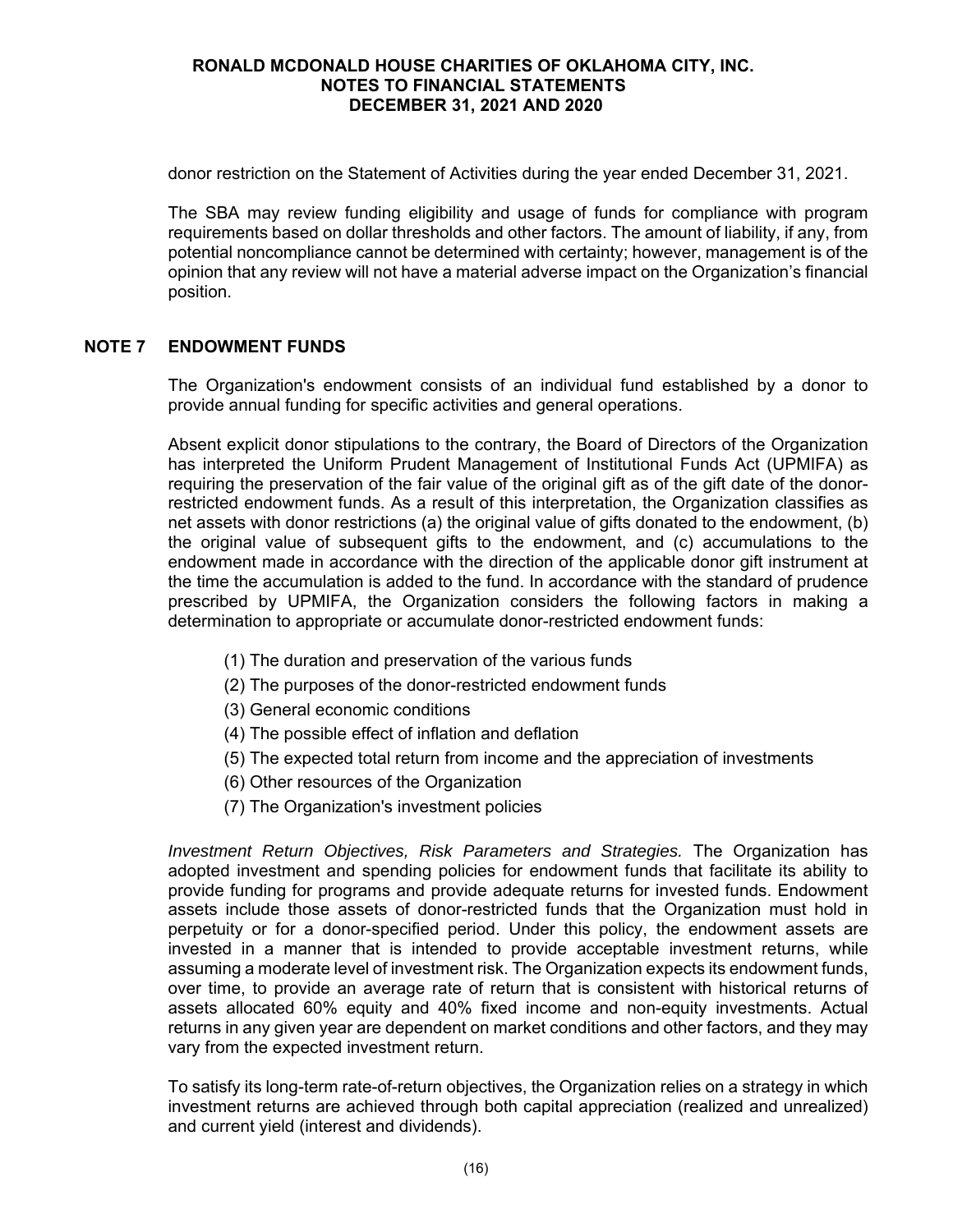The Organization's investment policy relating to its investment objectives allocates its assets through a prudent diversification that includes equity, fixed income, and non-equity investments. The policy allows portions of the endowment portfolio in excess of permanently restricted amounts to be split into a separate portfolio where it may be appropriated for expenditures approved by the Board of Directors.

*Spending Policy – Donor-restricted endowment.* The Organization has a policy of making available for appropriation a maximum five percent of its endowment fund's average fair value over the prior eight quarters through the calendar year end proceeding the year in which the distribution is planned. This spending policy is consistent with the objective to preserve purchasing power of the endowment assets held as well as to allow for additional real growth through new gifts and investment return.

Changes in endowment net assets and net assets by type of fund were as follows for the year ended December 31, 2021:

|                                         | Without<br>Donor<br><b>Restrictions</b> | With<br>Donor<br><b>Restrictions</b> |           | Total |           |
|-----------------------------------------|-----------------------------------------|--------------------------------------|-----------|-------|-----------|
| Endowment net assets, beginning of year | \$<br>$\sim$                            | <b>S</b>                             | 2,645,063 | S     | 2,645,063 |
| Investment return, net                  |                                         |                                      | 244,880   |       | 244,880   |
| Endowment net assets, end of year       | S<br>۰                                  |                                      | 2,889,943 |       | 2,889,943 |

Changes in endowment net assets and net assets by type of fund were as follows for the year ended December 31, 2020:

|                                         | Without<br>Donor<br><b>Restrictions</b> | With<br>Donor<br><b>Restrictions</b> | Total     |
|-----------------------------------------|-----------------------------------------|--------------------------------------|-----------|
| Endowment net assets, beginning of year | \$                                      | $-$ \$ 2,194,202 \$ 2,194,202        |           |
| Investment return, net                  |                                         | 450,861                              | 450,861   |
| Endowment net assets, end of year       | ۰                                       | 2,645,063                            | 2,645,063 |

*Fund Deficiencies.* From time to time, the fair value of assets associated with individual donorrestricted endowment funds may fall below the level that the donor or UPMIFA requires the Organization to retain as a fund of perpetual duration. There were no such deficiencies as of December 31, 2021 and 2020.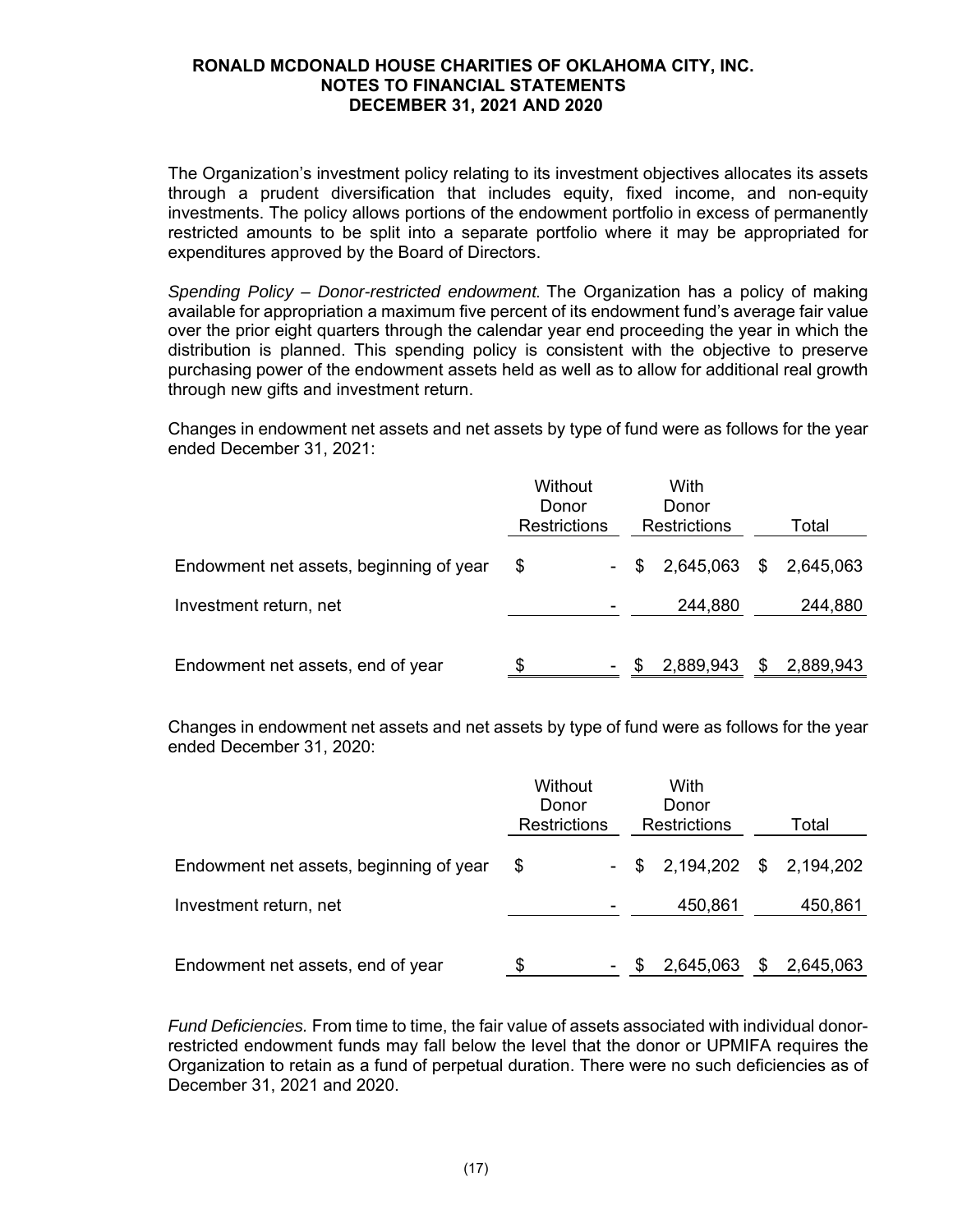### **NOTE 8 NET ASSETS WITH DONOR RESTRICTIONS**

Net assets with donor restrictions are restricted for the following purposes and periods as of December 31:

|                                                                                                                                                | 2021            |    | 2020      |
|------------------------------------------------------------------------------------------------------------------------------------------------|-----------------|----|-----------|
| Subject to expenditure for specific purpose:<br><b>Program Activities:</b>                                                                     |                 |    |           |
| Program Expansion - NW OKC<br>Endowment Funds Yet to be Appropriated                                                                           | \$<br>3,183,020 | S  | 2,574,762 |
| for Expenditure                                                                                                                                | 2,391,128       |    | 2,146,248 |
|                                                                                                                                                | 5,574,148       |    | 4,721,010 |
| Subject to the Organization's spending policy and<br>appropriation:<br><b>Other Restrictions:</b><br>Original donor-restricted gift amount and |                 |    |           |
| amounts required to be maintained in perpetuity<br>by donor                                                                                    | 498,815         |    | 498,815   |
| Total net assets with donor restrictions                                                                                                       | \$<br>6,072,963 | \$ | 5,219,825 |

# **NOTE 9 NET ASSETS RELEASED FROM DONOR RESTRICTIONS**

Net assets were released from donor restrictions by incurring expenses satisfying the restricted purpose or by occurrence of the passage of time or other events specified by donors as follows for the year ended December 31:

|                                                                                                                                                                   | 2021 |                | 2020 |                               |  |
|-------------------------------------------------------------------------------------------------------------------------------------------------------------------|------|----------------|------|-------------------------------|--|
| Purpose restrictions accomplished:<br>Program Expansion - Ronald McDonald House<br>at Oklahoma Children's Hospital<br>Program Expansion - NW OKC<br>Share-a-Night | \$   | 144<br>234,745 | S    | 1,057,814<br>76,265<br>17,656 |  |
| Total restrictions released                                                                                                                                       |      | 234,889        |      | 1,151,735                     |  |

# **NOTE 10 DONATED GOODS AND SERVICES**

Individuals, businesses, and other organizations contribute substantial amounts of materials toward the fulfillment of the Organization's mission. To the extent that contributions of materials are made under the control of RMHC-OKC and are objectively measurable, they are reflected in contributions, program expense and property in the accompanying financial statements. These materials have been valued at their estimated fair market value at the date of receipt.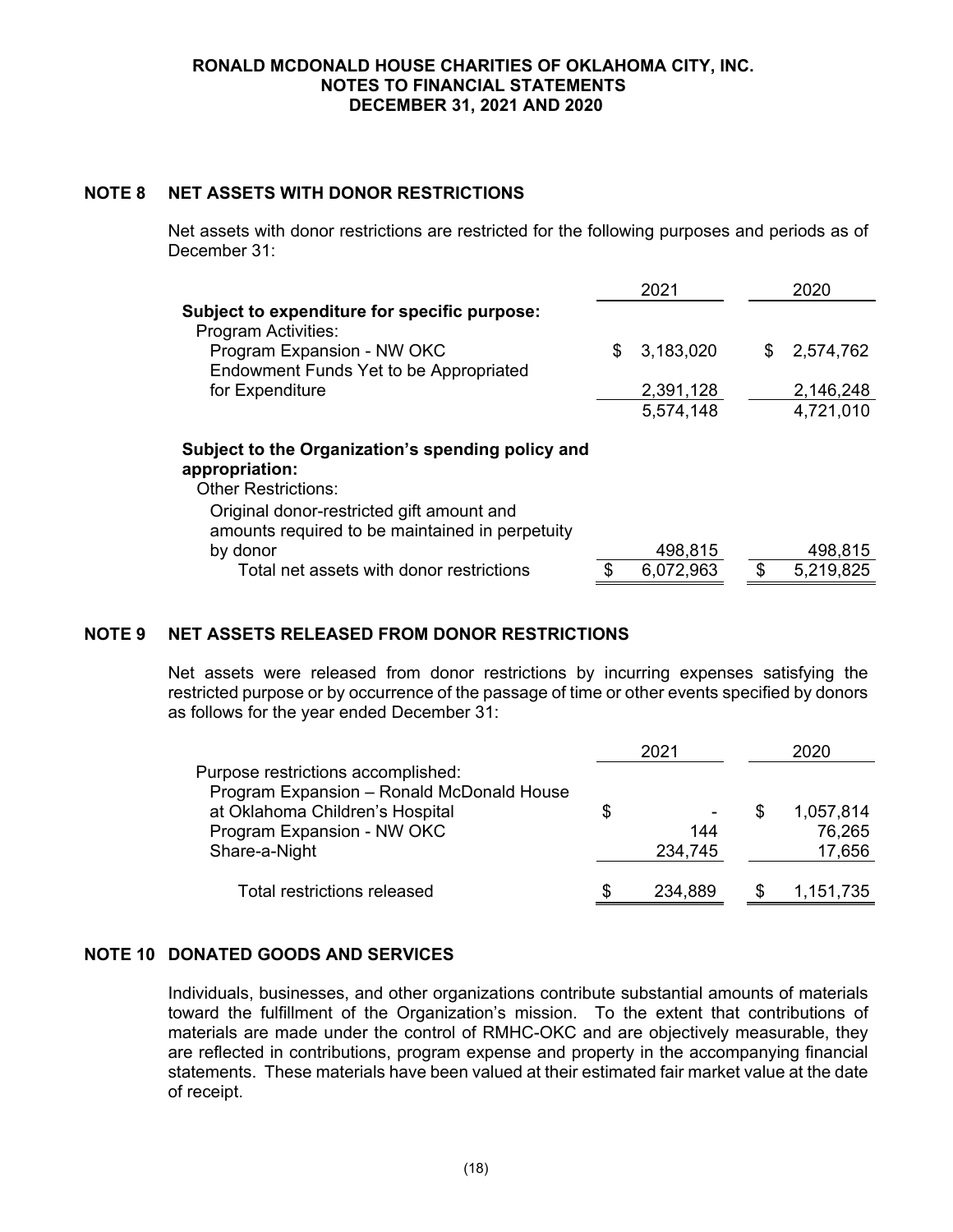The Organization entered into an agreement with OU Medicine Inc. to lease the space of the Family Room in Oklahoma Children's Hospital. The space consists of 2,499 square feet, which consists of respite room for families of patients at Oklahoma Children's Hospital. Rent expense of \$41,234 each year in 2021 and 2020 is reported as an in-kind donation income and rent expense. The lease agreement expired on December 31, 2016 and is extended through automatic one-year extension terms as provided in the lease agreement.

The Organization entered into an agreement with UHAT (University Hospitals Authority & Trust) to provide support services for 10,020 square feet of space for the Ronald McDonald House in Garrison Tower, 3<sup>rd</sup> floor. This space consists of 14 bedrooms and other amenities for families of patients at Oklahoma Children's Hospital. Rent expense of \$90,000 each year in 2021 and 2020 is reported as an in-kind donation from Oklahoma Children's Hospital and rent expense. The lease agreement expires on December 24, 2024 and has two optional five year extensions available.

University Hospitals Trust and Oklahoma Children's Hospital on behalf of RMHC-OKC entered into an agreement to lease 20,981 square feet of space for a 26 bedroom expansion of the Ronald McDonald House in Garrison Tower, 4th Floor. The space consists of lodging and other amenities for families of patients at Oklahoma Children's Hospital. Lease expense of \$110,152 in 2021 and \$55,076 in 2020 is reported as an in-kind donation from Oklahoma Children's Hospital and rent expense. The lease agreement expires in 2030 and has an automatic ten year extension.

The fair value of donated goods and services included as contributions in the financial statements and the corresponding expense categories for the years ended December 31, 2021 and 2020 are as follows:

|                              | 2021 |         |   | 2020    |  |  |
|------------------------------|------|---------|---|---------|--|--|
| <b>Program Expenses</b>      |      | 37,030  | S | 210,660 |  |  |
| <b>Red Shoe Gala Auction</b> |      | 4.000   |   | 11.574  |  |  |
| Rent                         |      | 241,386 |   | 186,310 |  |  |
| Total                        |      | 282.416 | S | 408.544 |  |  |

# **NOTE 11 DEFINED CONTRIBUTION RETIREMENT PLAN**

The Organization has a defined contribution plan qualified under Section 401(k) of the Internal Revenue Code. The plan covers full-time employees of the Organization. Employees may make contributions to the plan up to the maximum amount allowed by the Internal Revenue Code if they wish. The Organization matches 100% of the first 3% and 50% of the next 2% of salary deferrals to the plan by qualified employees. Employer matching contributions to the plan were \$12,259 and \$0 for the years ended December 31, 2021 and 2020, respectively.

# **NOTE 12 TRANSACTIONS WITH RELATED ENTITIES**

RMHC is a system of independent, separately registered public benefit organizations, referred to as "Chapters" within the global organization. RMHC-OKC is an independent operating Chapter within the system. Each Chapter is licensed by McDonald's Corporation and Ronald McDonald House Charities to use RMHC related trademarks in conjunction with fundraising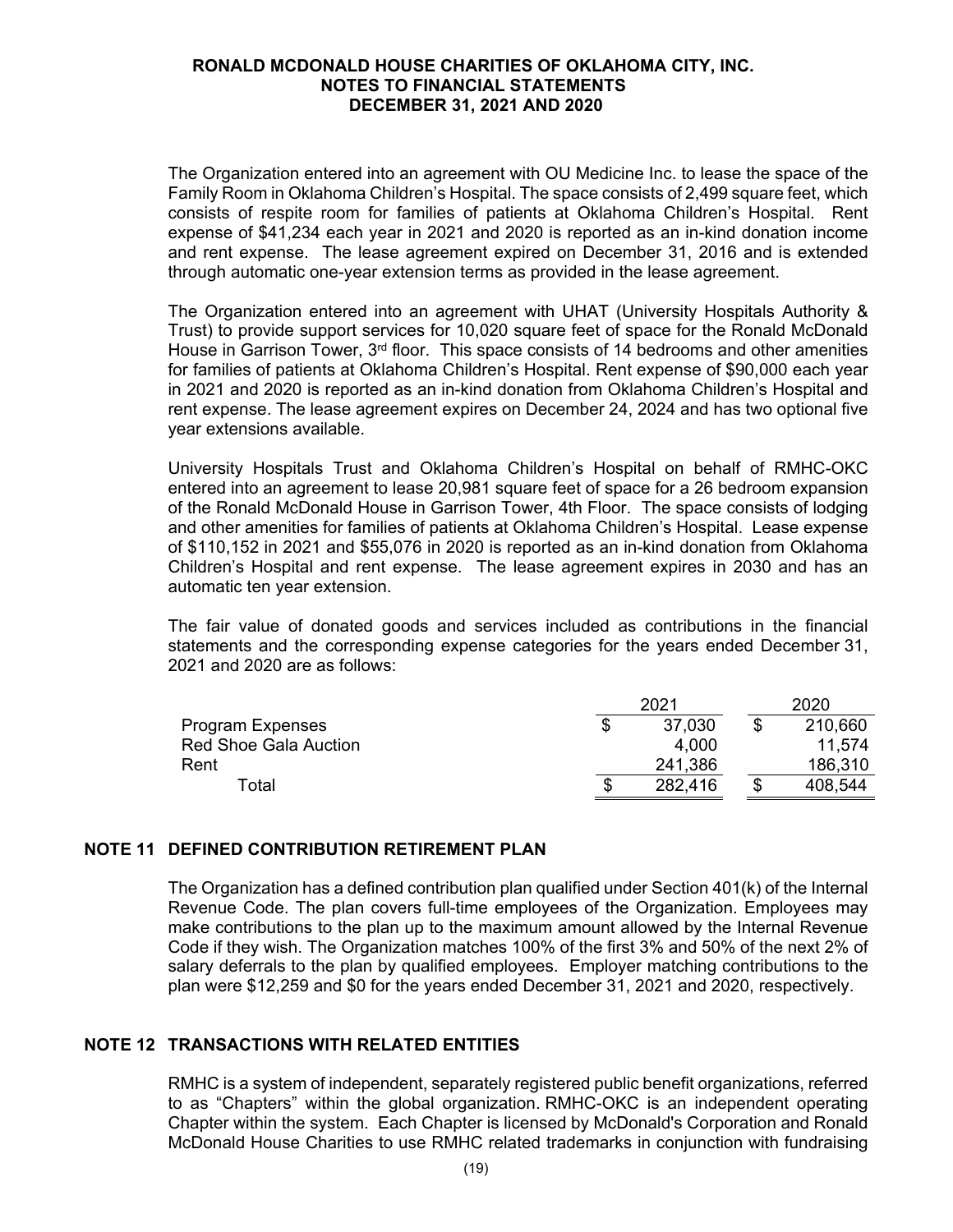activities and the operation of its programs; the License Agreement also sets standards of operations for programs, governance, finance, branding and reporting.

RMHC Global, a separately registered nonprofit organization, ensures delivery of the mission across the globe. As a center of excellence, RMHC Global builds and sustains a robust infrastructure of support to the network of Chapters, including operations, licensing and compliance, finance, risk management, communications, marketing and development. The Organization receives 75% of net revenues from all national fundraising efforts facilitated by RMHC Global, as defined by the license agreement. During the years ended December 31, 2021 and 2020, the Organization received \$194,744 and \$165,827, respectively, from these revenue streams.

Accounts receivable due from related parties included in receivables at December 31, 2021 and 2020 was \$39,526 and \$20,960, respectively.

After 100% participation by all employees and board members in the Northwest Oklahoma City program expansion campaign, amounts due from employees and board members included in promises to give at December 31, 2021 and 2020 were \$17,583 and \$47,708, respectively.

During 2018, RMHC-OKC entered into a lease agreement for temporary office space with a related party. Under this agreement, the Organization paid or will pay monthly rent of \$1,667. The lease agreement will expire on January 31, 2023 and may be extended as provided for in the lease agreement.

### **NOTE 13 RISKS AND UNCERTAINTIES**

During the year ended December 31, 2020, the World Health Organization declared the spread of Coronavirus Disease (COVID-19) a worldwide pandemic. The COVID-19 pandemic is having significant effects on global markets, supply chains, businesses, and communities. Specific to the Organization, COVID-19 may impact various parts of its 2022 operations and financial results. In addition, investment markets may continue to experience significant fluctuations. Management believes the Organization is taking appropriate actions to mitigate the negative impact. However, the full impact of COVID-19 is unknown and cannot be reasonably estimated as these events are still developing.

#### **NOTE 14 SUBSEQUENT EVENTS**

Management evaluated subsequent events through April 27, 2022, the date the financial statements were available to be issued. There were no material subsequent events that required recognition in the financial statements.

### **NOTE 15 RECENT ACCOUNTING PRONOUNCEMENTS**

#### **Leases**

In February 2016, the FASB issued amended guidance for the treatment of leases. The guidance requires lessees to recognize a right-of-use asset and a corresponding lease liability